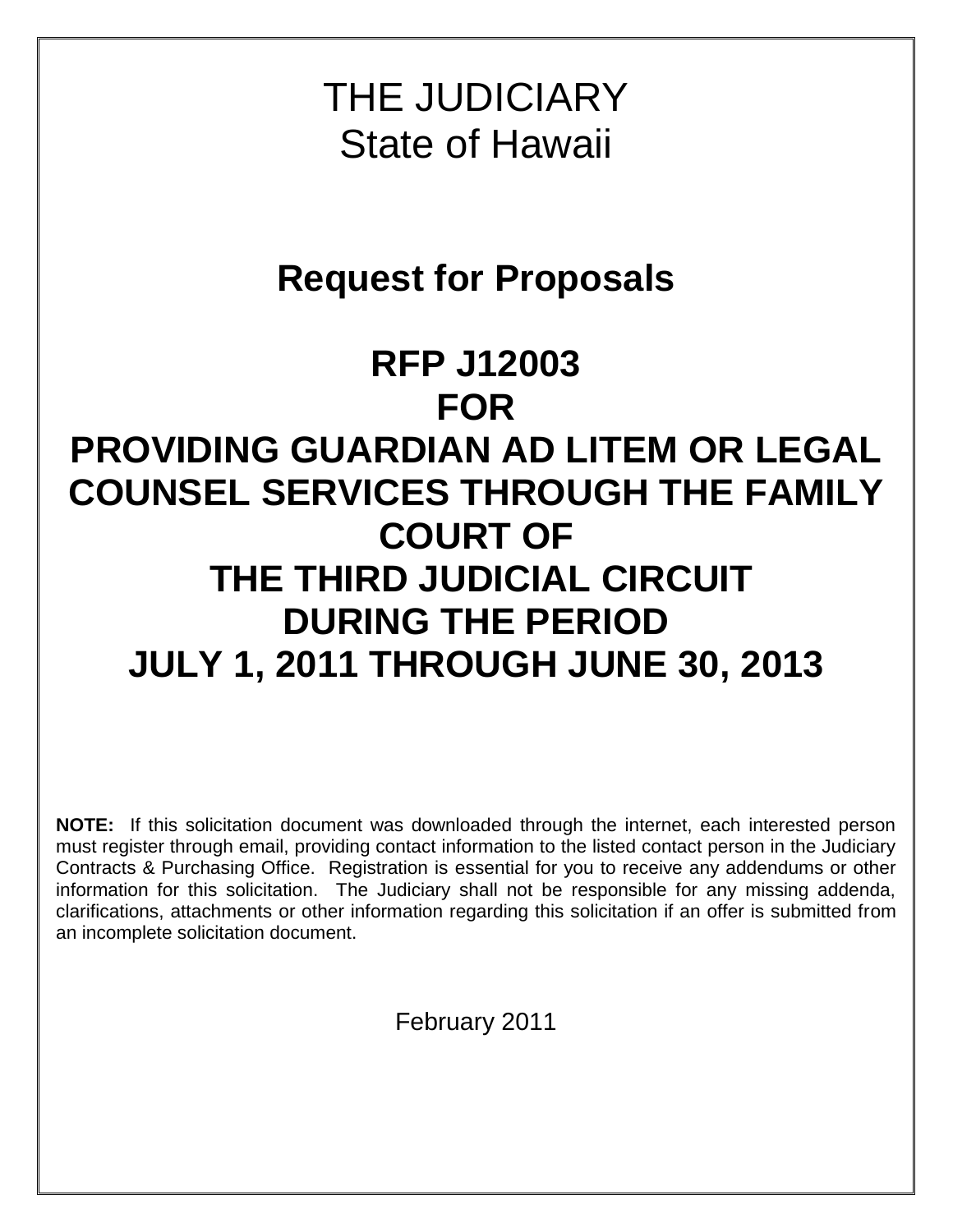#### **REQUEST FOR PROPOSALS NO. J12003 TO PROVIDE GUARDIAN AD LITEM AND/OR LEGAL COUNSEL SERVICES FOR THE FAMILY COURT THIRD CIRCUIT DURING THE PERIOD JULY 1, 2011 THROUGH JUNE 30, 2013**

The Judiciary, State of Hawaii, is requesting competitive sealed proposals from qualified applicants to provide Guardian Ad Litem and/or Legal Counsel for the Family Court and Family Court Drug Court for Parents Services for the Family Courts of the Third Circuit during the period July 1, 2011 through June 30, 2013. The contract term will be for two (2) years from July 1, 2011 through June 30, 2013. Contracts may be extended for two (2) additional years from July 1, 2013 through June 30, 2015, subject to appropriation and availability of funds, satisfactory performance of services by provider, and if deemed to be in the best interest of the Judiciary.

If interested in submitting a proposal, you may choose to submit your proposal on the downloaded document provided. You must register your company by fax or e-mail for this specific solicitation. If you do not register your company, you will not receive addenda, if any, and your Proposal may be rejected and not considered for award.

#### Registration or Request for Copy of Solicitation

Submit FAX or E-MAIL to: FAX No.: (808) 538-5802 E-mail Address: [Kathie.g.kim@courts.state.hi.us](mailto:Kathie.g.kim@courts.state.hi.us)

Provide the following information:

| Name of Company     | ٠         | Mailing Address                         | Name of Contact Person                                                |
|---------------------|-----------|-----------------------------------------|-----------------------------------------------------------------------|
| Telephone Number    | ٠         | FAX number                              | E-mail Address                                                        |
| Solicitation Number | $\bullet$ |                                         | Fedex (or equivalent) account number, otherwise document will be sent |
|                     |           | by U.S. Postal Service first class mail |                                                                       |

Persons or organizations must submit three (3) sets (Original + 2 copies) of their completed proposals (in hard copy, pdf format on CD, flash drive or email) and must be postmarked before midnight on March 30, 2011 Hawaii Standard Time and received no later than 10 days from the submittal deadline. Hand delivered proposals shall be received no later than 4:00 p.m., Hawaii Standard Time on March 30, 2011, at the following address:

The Judiciary, State of Hawaii Financial Services Office Kauikeaouli Hale (District Court Building) 1111 Alakea Street, 6th Floor Honolulu, Hi 96813-2807

#### **Proposals postmarked or hand delivered after the above due date and times will not be considered and will be returned unopened to the applicant.**

The Request for Proposal (RFP) documents may be obtained from the above Financial Services Office, or from the Third Circuit Court at 777 Kilauea Avenue, Hilo, Hawaii or from our Judiciary web site at: [http://www.courts.state.hi.us,](http://www.courts.state.hi.us/) General Information, Doing Business with the Hawaii state Judiciary.

Januet

Janell Kim Financial Services Administrator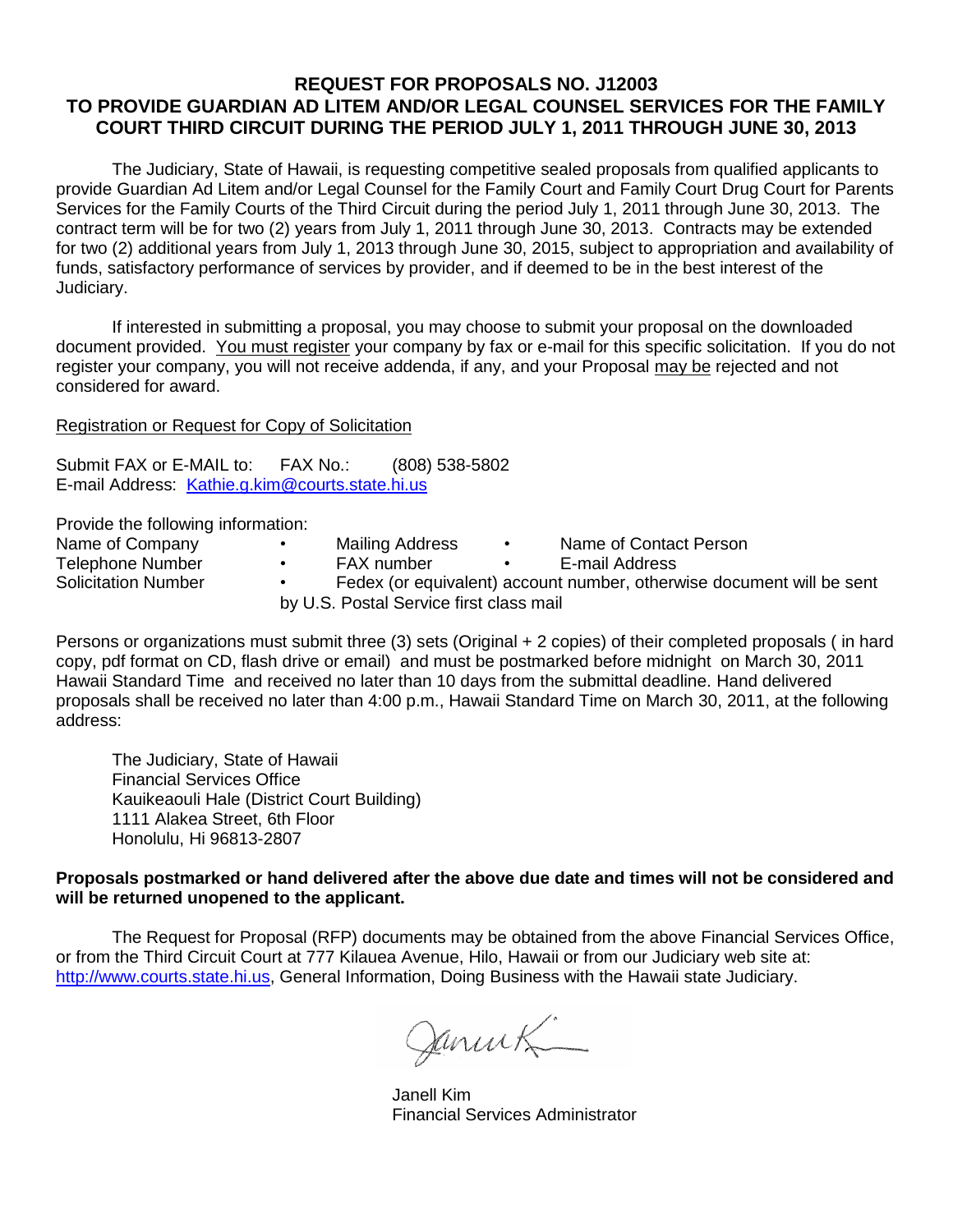

#### Office of the Administrative Director - Financial Services Division

THE JUDICIARY • STATE OF HAWAI'I • 1111 ALAKEA STREET, 6TH FLOOR • HONOLULU, HAWAI'I 96813-2807 TELEPHONE (808) 538-5805 · FAX (808) 538-5802

Rodney A. Maile ADMINISTRATIVE DIRECTOR

**Christopher P. Stathis** DIRECTOR OF SUPPORT SERVICES

Iris T. Murayama DEPUTY ADMINISTRATIVE DIRECTOR

February 24, 2011

To: All Applicants

- From: Janell Kim Financial Services Administrator
- Subject: Request for Proposals No. J12003 Guardian Ad Litem and/or Legal Counsel Services through the Family Court of the Third Circuit during the period July 1, 2011 through June 30, 2013

The Judiciary, State of Hawaii, is requesting competitive sealed proposals from qualified applicants to provide Guardian Ad Litem and/or Legal Counsel Services for the Family Court of the Third Judicial Circuit during the period July 1, 2011 through June 30, 2013. The contract term will be for two (2) years, from July 1, 2011 through June 30, 2013. Contracts may be extended for two (2) additional years, from July 1, 2013 through June 30, 2015, subject to appropriation and availability of funds, satisfactory performance of services by provider, and if deemed to be in the best interest of the Judiciary.

Attached is a packet of materials which outlines the requirements for proposal applications. It includes the administrative requirements, service specifications, application form, and other information. This RFP is also available on our Judiciary web site at: [http://www.courts.state.hi.us,](http://www.courts.state.hi.us/) General Information, Doing Business with the Hawaii State Judiciary.

Persons or organizations must submit three (3) sets (Original + 2 copies) of their completed proposals and they **must be postmarked before midnight on March 30, 2011, or hand delivered by 4:00 p.m., Hawaii Standard Time,** to the following address:

> The Judiciary, State of Hawaii Fiscal Office, Support Services Office Kauikeaouli Hale (District Court Building) 1111 Alakea Street, 6th Floor Honolulu, HI 96813-2807

**Proposals postmarked or hand delivered after the above date and times will not be considered and will be returned unopened to the applicant.**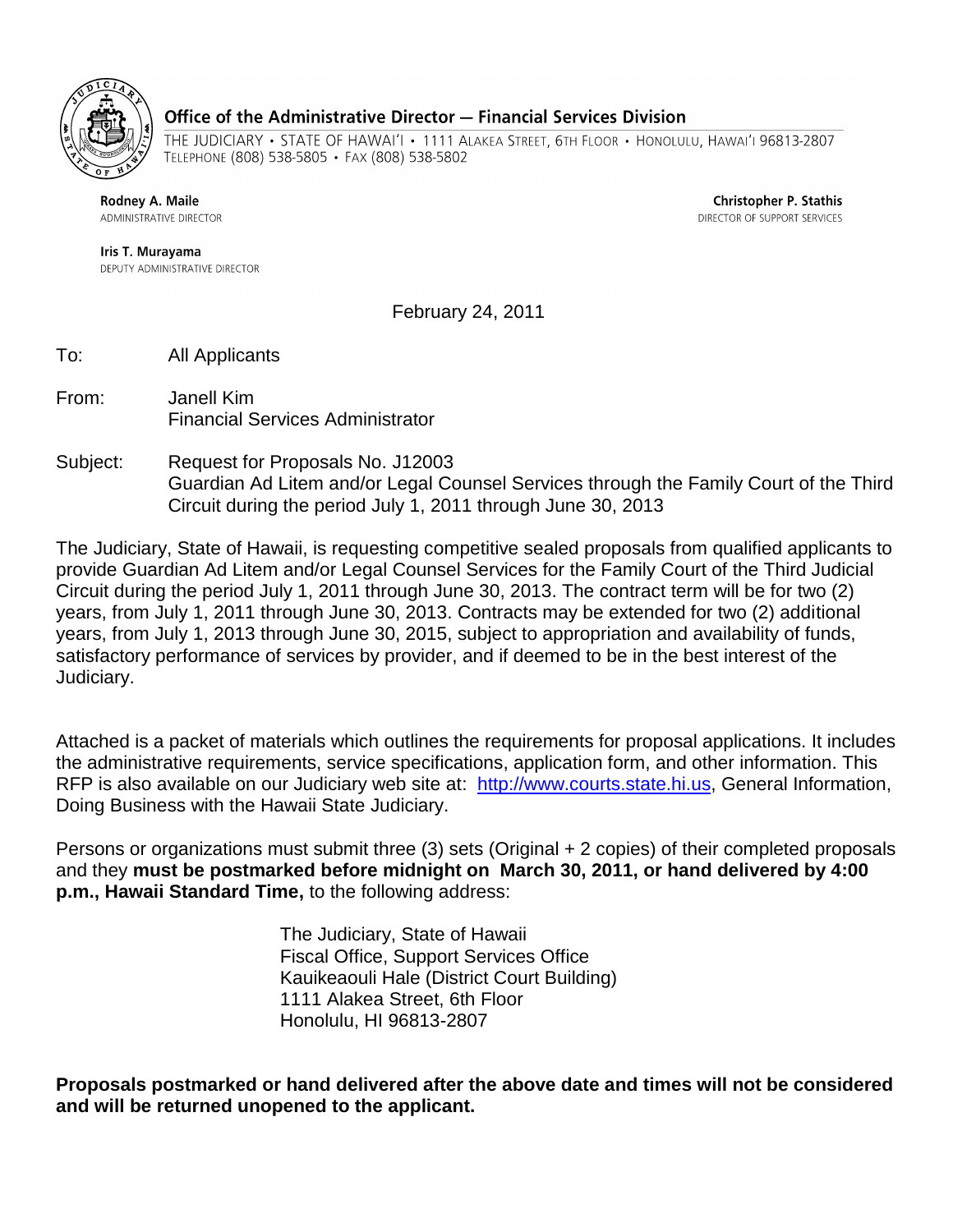Proposal application and contract award procedures shall be in accordance with Chapter 103D, Hawaii Revised Statutes, as amended. The actual funding of the contract will be based on the proposal applications submitted by the applicants and the services required by the Judiciary. The Administrative Director of the Courts reserves the right and power to award the contract in any manner which he deems to be in the best interest of the Judiciary.

Please contact Christine Kefford, Program Specialist, Third Judicial Circuit at (808) 961-7624 if you have any questions regarding this RFP. Contract questions may be directed to Kathleen Kim in the Contract & Purchasing Office at (808) 538-5805.

Januel

Janell M. Kim Financial Services Administrator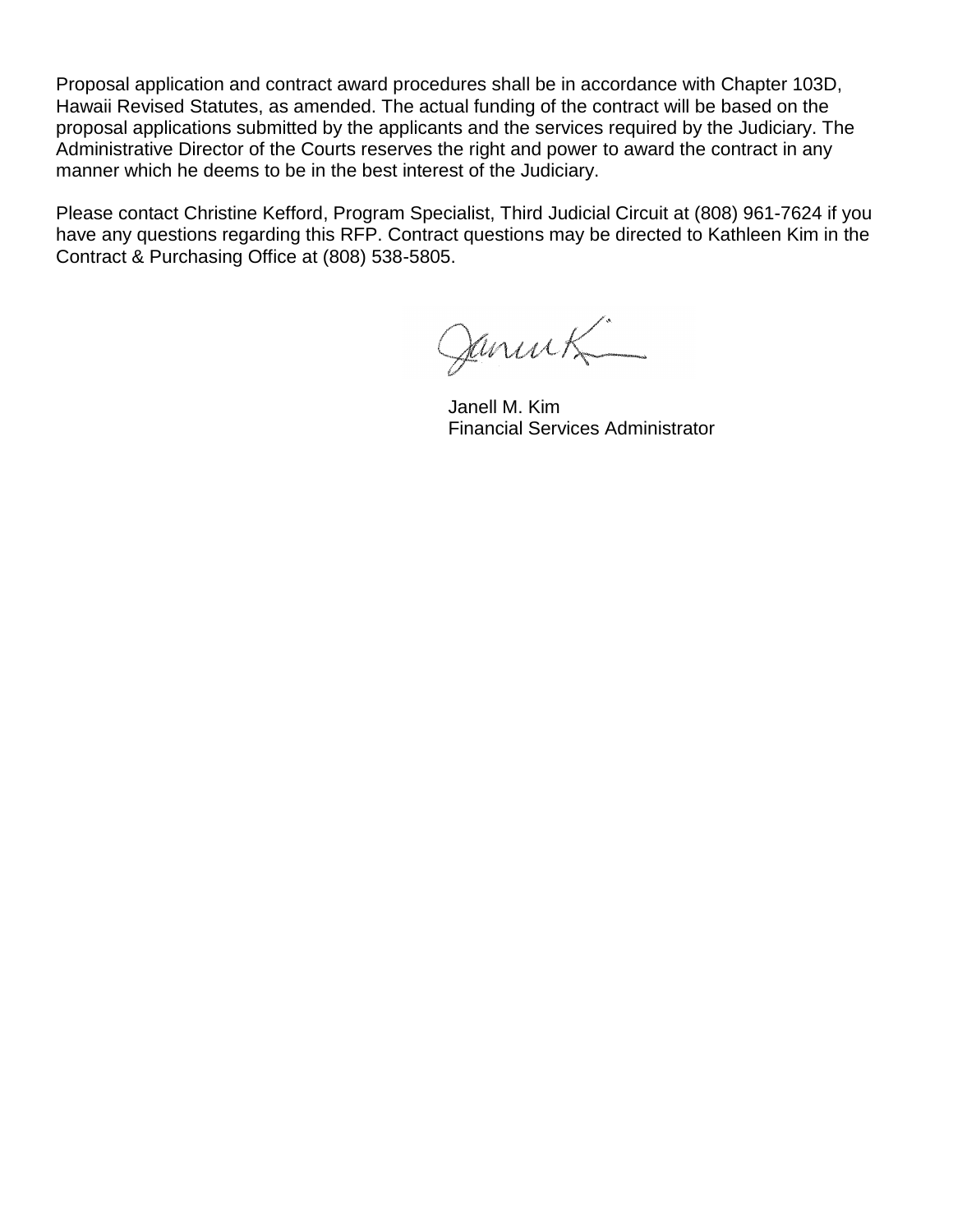## **RFP Table of Contents**

# **SECTION ONE – INTRODUCTION AND SIGNIFICANT DATES**

# **SECTION TWO – SCOPE OF WORK**

# **SECTION THREE – SPECIAL PROVISIONS**

# **SECTION FOUR – PROPOSAL**

# **SECTION 5 – ATTACHMENTS**

Guardian Ad Litem Application Form Consent Form General Conditions Procedural Requirements Information on Taxes Application for Tax Clearance Certificate of Compliance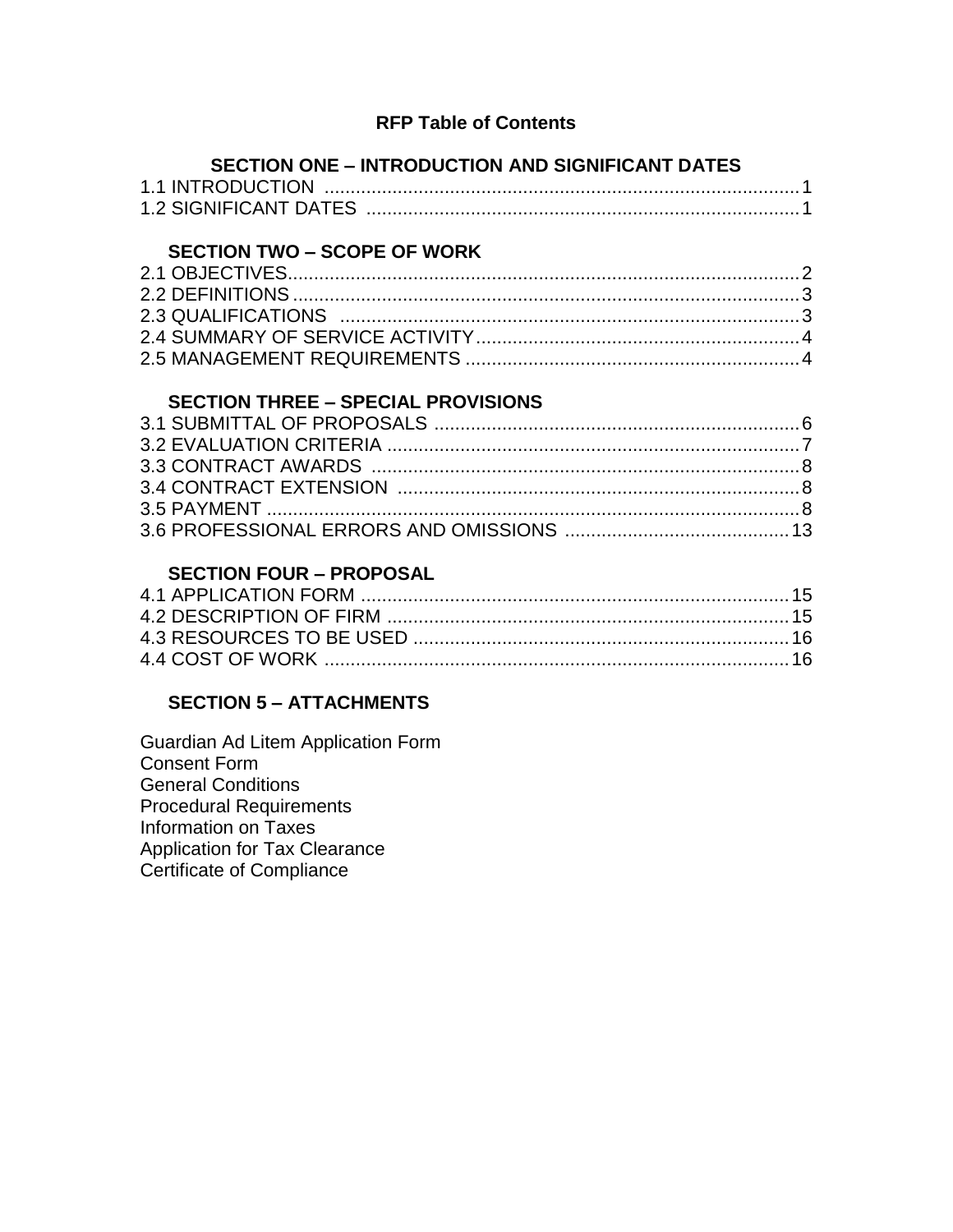## **SECTION ONE – INTRODUCTION**

## **1.1 INTRODUCTION**

Scope of Work contained herein describe the scope and nature of the work required of the Provider (hereinafter referred to as Guardian Ad Litem and/or Legal Counsel), who shall be engaged by the Judiciary, State of Hawaii (hereinafter referred to as the "Judiciary"). Under the provisions of the Child Protection Act, HRS Chapter 587, a guardian ad litem shall be appointed for children and legal counsel may be appointed for parents. GALs may also be appointed for parents in HRS Chapter 587 proceedings and youngsters in HRS Chapter 571 proceedings.

The Judiciary will contract with a limited number of organizations or independent providers capable of providing these services for the period covering July 1, 2011 through June 30, 2013, with the option that the contract may be extended for two (2) additional years from July 1, 2013 through June 30, 2015. The total contract period, including extensions, shall not exceed forty eight (48) months. Contracts extended beyond the initial contract period shall be subject to appropriation and availability of funds, satisfactory performance of services by provider and if deemed in the best interest of the Judiciary.

The instructions for submitting a proposal are intended to assist qualified organizations or person(s) interested in preparing proposals to conduct the work described herein.

## **1.2 SIGNIFICANT DATES**

The significant dates for this project are as follows:

#### **END OF SECTION**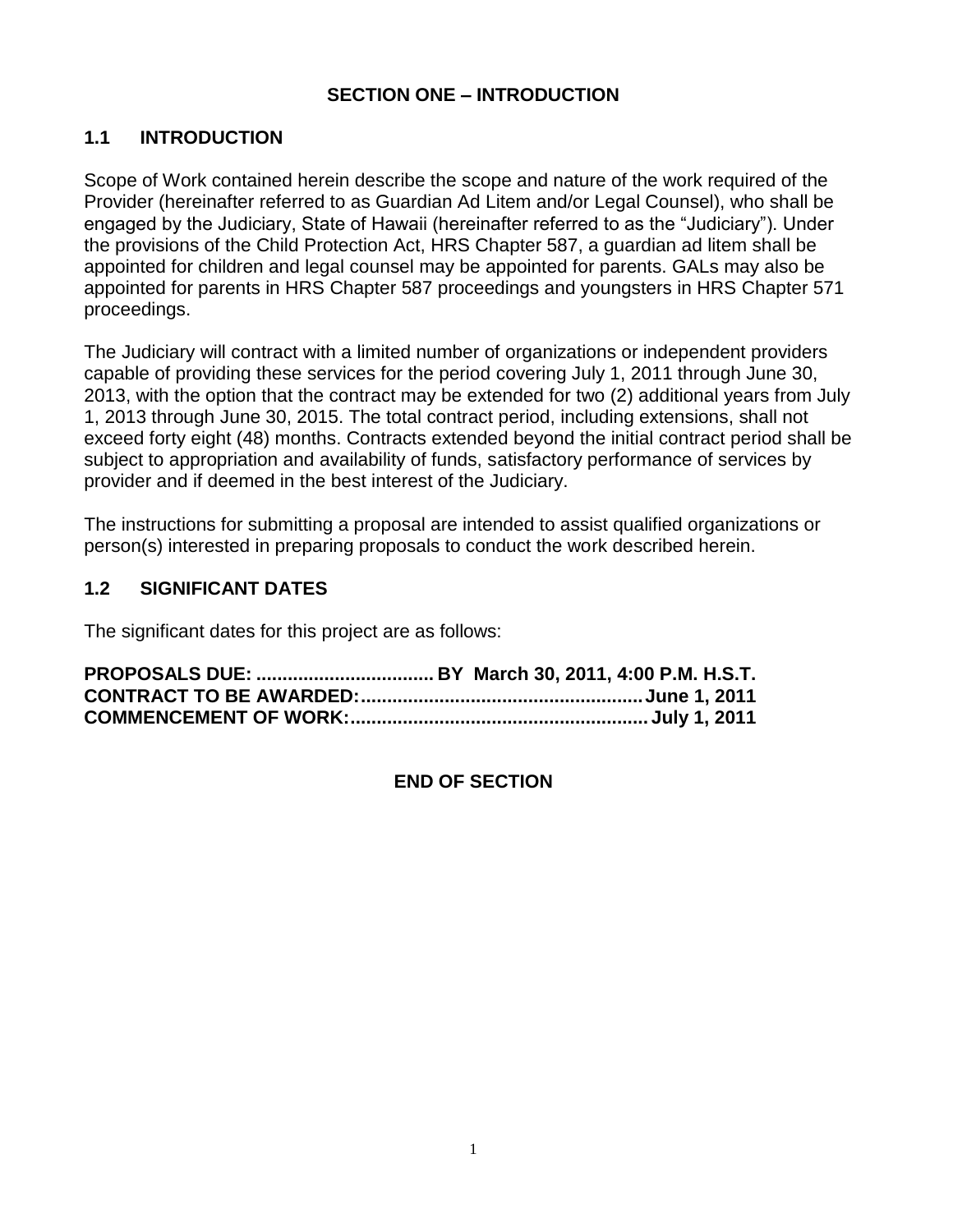# **SECTION TWO - SCOPE OF WORK**

# **2.1 OBJECTIVES**

The objectives are to assist the Judiciary to provide Legal Counsel Services for parents and Guardian Ad Litem (GAL) services for parties in HRS Chapter 587, and GAL services for juveniles in HRS Chapter 571 proceedings. Non-attorneys are encouraged to apply to provide guardian ad litem services.

- 2.1.1 Guardian Ad Litem services will include, but not be limited to the following:
	- a. Act as an independent fact finder to ascertain the facts and circumstances of the child's situation.
	- b. Ascertain the interests of the child, including maintaining a trusting relationship with the child via face-to-face contact in the child's family or foster home **at least once every three months**.
	- c. Advocate for the best interests of the child, and for the prompt resolution of the child's situation.
	- d. Seek cooperative resolutions to the child's situation.
	- e. Observe a visitation with parent(s) if the child is in foster care prior to reunification.
	- f. Provide written reports of findings and recommendations to the court and all parties at each hearing, unless otherwise waived by the court. Inform the court of the child's perceived interests if they differ from those being advocated by the child's guardian ad litem.
	- g. Monitors implementation of service plans and disposition orders as ordered by the court, to ensure that services are being provided, are provided in a timely manner, and are accomplishing their desired goal.
	- h. Promptly provide a written report to the court if services are not being made available to the child and/or family or if the child is in an unsafe situation.
	- i. Appears at all hearings.
	- j. Ensures the child understands of court proceedings.
- 2.1.2 Legal Counsel will provide legal services to parents of children in abuse/neglect cases. Services will include, but not be limited to the following:
	- a. Inform parents of their rights and responsibilities in abuse/neglect cases.
	- b. Counsel parents on their options and the consequences of their choices.
	- c. Communicate with clients, keeping them informed of all proceedings.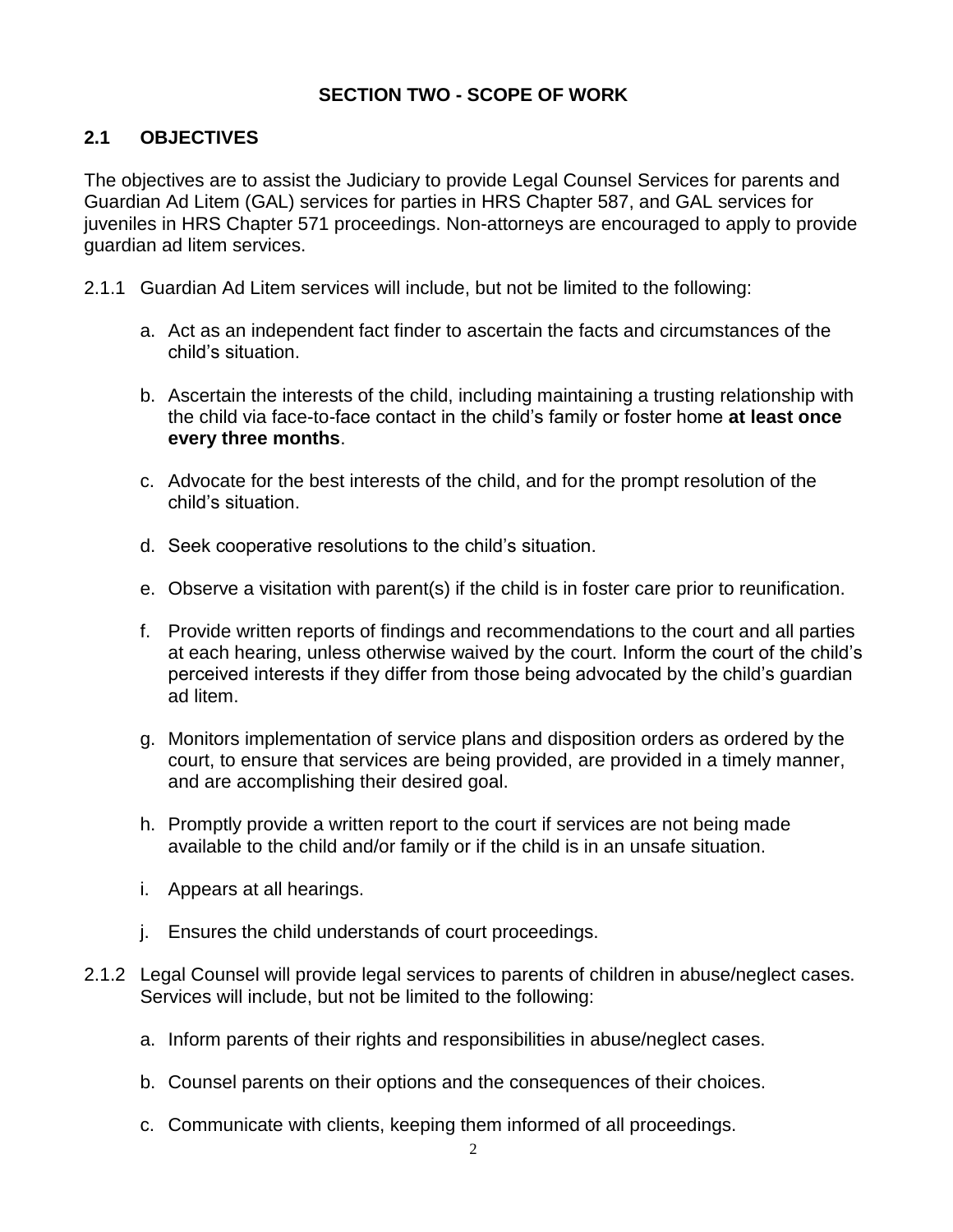- d. Seek cooperative resolutions to the matter.
- e. Provide full representation to clients in the event a case is set for trial.
- f. Prepare and file motions for reconsideration and motions to set aside defaults.

## **2.2 DEFINITIONS**

For the purpose of this request for proposal, the following definitions shall be used:

- a. **Case** A legal action initiated in the Family Court under HRS 587, involving a family unit with the same birth mother. Each case will include all children of the same birth mother, regardless of paternity.
- b. **Independent Provider(s)**  An individual(s) providing GAL/legal counsel services.
- c. **Organizations**  Social service agencies, legal firms, etc., providing GAL/legal counsel services.
- d. **First Year Carry Over Cases** cases that remain active from the 13<sup>th</sup> through 24th month after initial date of assignment.
- e. **Second Year Carry Over Cases** cases that remain active from the 25<sup>th</sup> through 36th month after initial date of assignment.
- f. **Third Year Carry Over Cases**  cases that remain active subsequent to the 36th month after initial date of assignment.

## **2.3 QUALIFICATIONS**

- 2.3.1. General Requirements
	- a. Possess a graduate degree and necessary licenses in social work, psychology or a related field OR licensed to practice law in the State of Hawaii. (Note: Any provider not licensed to practice law in the State of Hawaii will be considered only for Guardian Ad Litem services and will be responsible for obtaining and paying for legal representation when necessary).
	- b. Provide documentation or other evidence of a minimum of one (1) year experience in HRS Chapters 587, 571, 586, UCCJ, Divorce and/or Paternity cases, or provide verification of having two (2) years experience working with children and families.
	- c. Has completed or will complete the Judiciary Volunteer Guardian Ad Litem training within the first year of initial contract period. Contractor shall provide certificate of attendance prior to the waiving of this requirement. The VGAL training may include taking a pro bono case, carrying it to conclusion. Completion of the Judiciary Volunteer Guardian Ad Litem training is required prior to receiving the first case assignment.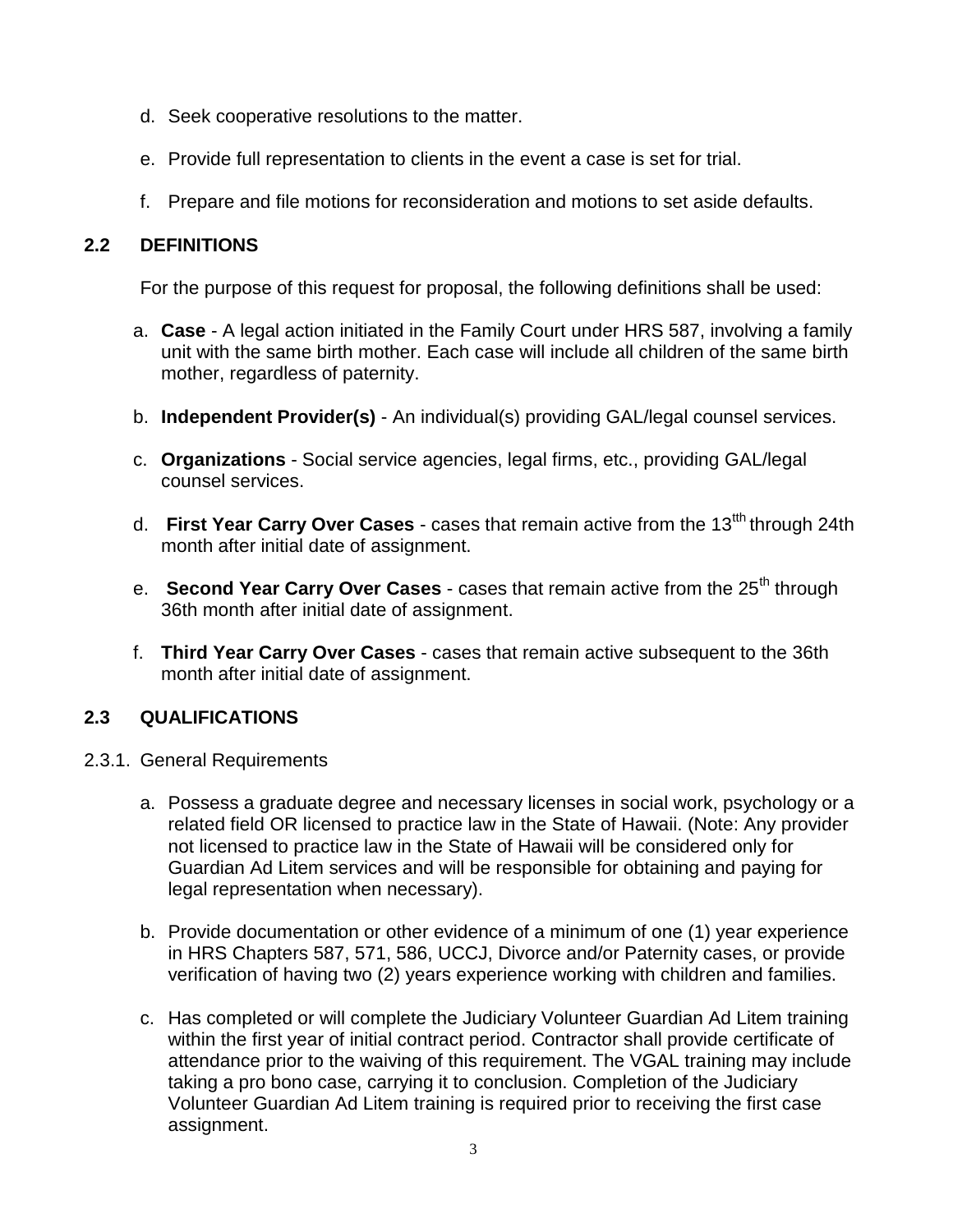- d. Will complete a minimum of twenty (20) hours of training each fiscal year in areas such as the dynamics of child abuse and neglect, child development, cultural competence, child sex abuse, sex offender treatment, family dynamics, domestic violence, and other related areas.
- e. Ability to conduct interviews, investigate and evaluate facts.
- f. Ability to create and maintain accurate records.
- g. Ability to communicate clearly and concisely with children and adults, both orally and in writing.
- h. Ability to relate civilly and professionally with clients, families, attorneys and representatives from other agencies.
- i. Be familiar with strength-based practices.
- 2.3.2 Continuing Educational Requirements

All contracted legal counsel and GAL shall complete a minimum of twenty (20) hours of training each fiscal year in areas such as dynamics of child abuse and neglect, child development, cultural competence, child sex abuse, sex offender treatment, family dynamics, domestic violence and/or other related topics.

## **2.4 SUMMARY OF SERVICE ACTIVITY**

- 2.4.1 Family Court, Third Judicial Circuit
	- a. All proposals shall include all applicable taxes and shall be accompanied by current verification of insurance. Current state and federal tax clearances are required to be submitted prior to execution. Funding amounts may change and are subject to legislative appropriation.

Applicant shall indicate which geographical area(s) the applicant is able to service (East and/or West Hawaii).

b. All legal work of the Guardian Ad Litem shall be done by an attorney licensed to practice law in the State of Hawaii.

#### **2.5 MANAGEMENT REQUIREMENTS**

- 2.5.1 Personnel
	- a. The GAL applicant shall provide consent for the Judiciary to conduct a Child Protective Services registry check. A confirmed report of child abuse or neglect will disqualify a GAL applicant from receiving a contract.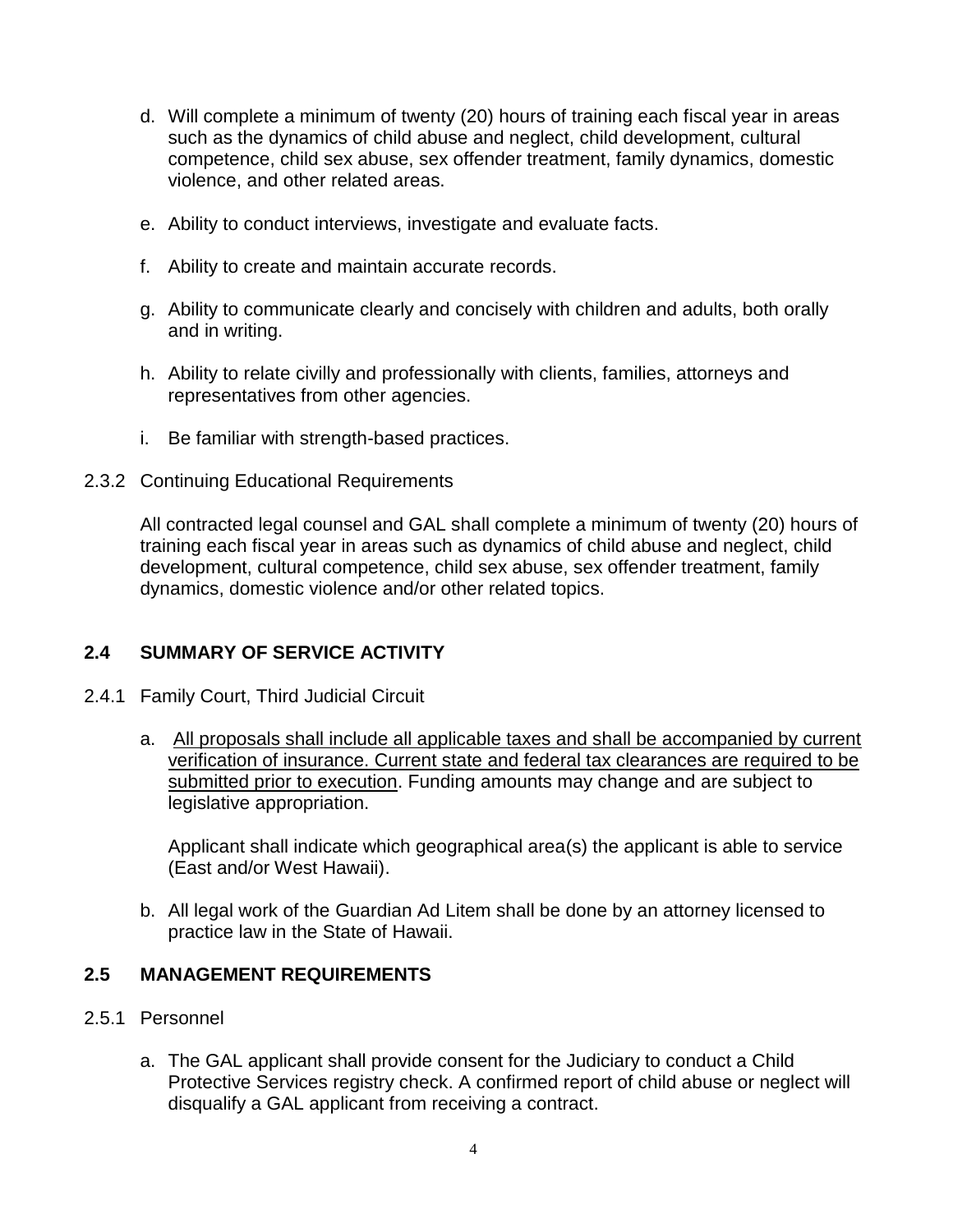- b. The GAL applicant shall provide consent for the Judiciary to conduct a criminal history check. The GAL applicant shall be disqualified from receiving a contract if the applicant has been convicted of any felony or of a misdemeanor involving a "crime of violence" that "involves injury or threat of injury to the person of another."
- c. An applicant may also be disqualified from receiving a contract if he/she has other criminal convictions, is under investigation for a criminal offense, is under investigation or pending disciplinary action or has been reprimanded or sanctioned on any case by any professional organization or vocational licensing division (including the Office of Disciplinary Counsel).
- d. Individuals who are not licensed to practice law in the State of Hawaii will be responsible for obtaining and paying for their own legal counsel as needed and/or required by case events or when personal representation is needed.
- 2.5.2 Quality Assurance and Evaluation
	- a. The Contractor shall provide the Judiciary with case notes, records, reports, and clarification as requested by the Judiciary.
	- b. The Contractor shall cooperate with the Judiciary in evaluating the effectiveness of the Contractor's services.

## **END OF SECTION**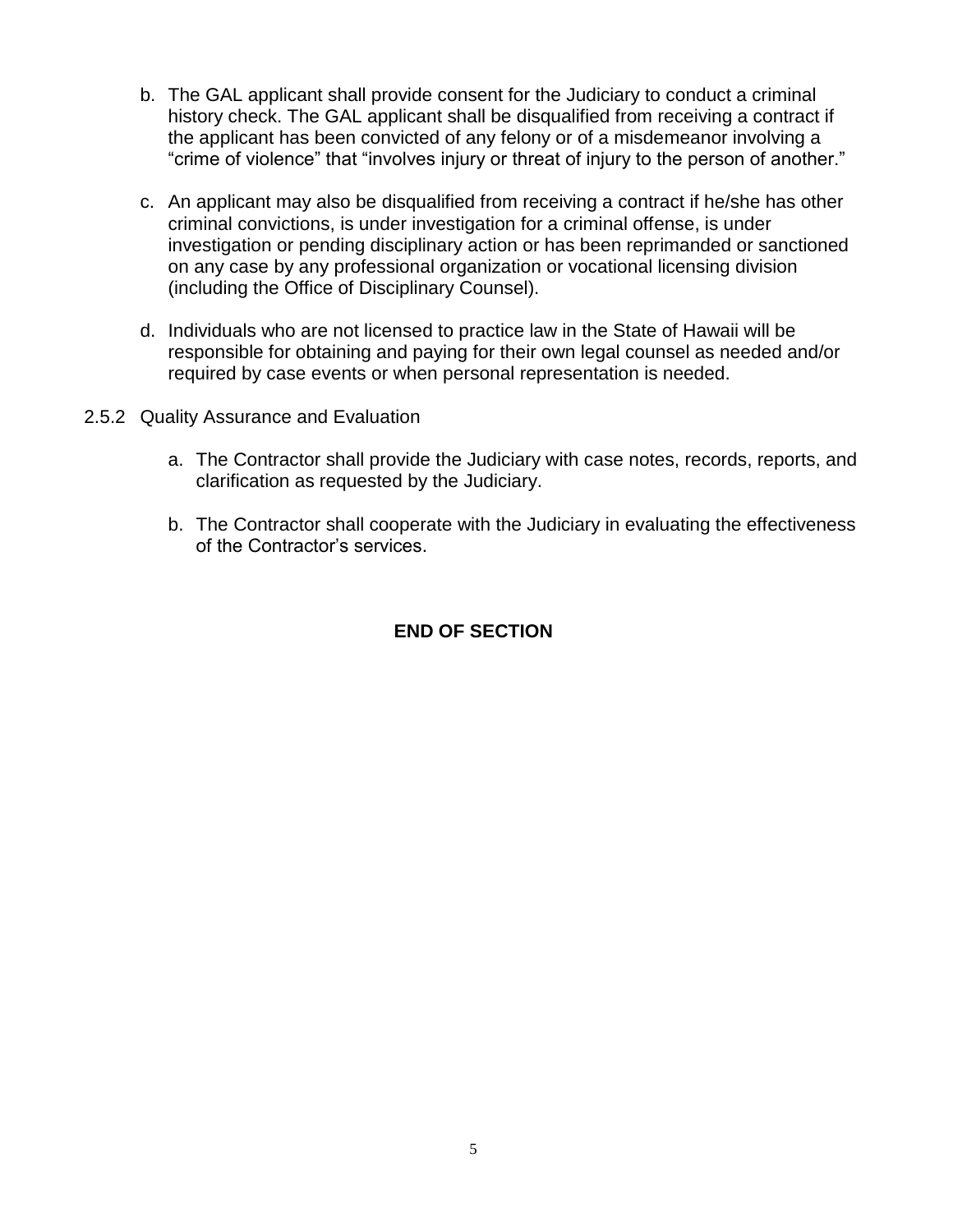## **SECTION THREE - SPECIAL PROVISIONS**

## **3.1 SUBMITTAL OF PROPOSAL**

All proposals shall be delivered as follows:

3.1.1. ONE (1) ORIGINAL and THREE (3) copies of their completed proposals shall be delivered and they **must be postmarked before midnight or hand delivered no later than 4:00 p.m. HST on March 30, 2011 ,** and delivered to:

> The Judiciary, State of Hawaii Financial Services Office 1111 Alakea Street, 6th Floor Honolulu, Hawaii 96813-2807

#### **Proposals postmarked or hand delivered after the above date and time will not be considered and will be returned unopened to the applicant.**

Offers on CD or FLASH DRIVE. As an option to submitting hard copies (orig. +2) of your entire offer packet, offers may be submitted on CD or Flash Drive (3copies) in Adobe's pdf format along with hard copies of the Offer Form, all no later than the date and time indicated in the Significant Dates section of this RFP.

Offers via electronic submittal. As another option to submitting hard copies of your offer packet, offers may be submitted no later than the date and time indicated in the Significant Dates section of this RFP to the above Purchasing Specialist via Email or FAX.

Offeror bears responsibility for transmission. Offerors, who submit proposals or amendments by electronic means, bear the whole and exclusive responsibility for assuring that the documents are received by the purchasing agency and for ensuring the complete, correctly formatted, legible, and timely transmission of their documents. By opting to submit documents by electronic means, Offerors assume all risk that a purchasing agency's receiving equipment and system may be inoperative or otherwise unavailable at the time transmission is attempted.

- 3.1.2. **Requirement for Award.** To be eligible for award, the successful proposer will be contacted to submit copies of the documents listed below to demonstrate compliance with the requirements of  $\S$  103D-310 (c), HRS:
- 1. Chapter 237, tax clearance;
- 2. Chapter 383, unemployment insurance;
- 3. Chapter 386, worker's compensation;
- 4. Chapter 392, temporary disability insurance;
- 5. Chapter 393, prepaid health care; and
- 6. Chapter 103D-310, Certificate in Good Standing for entities doing business in the State of Hawaii.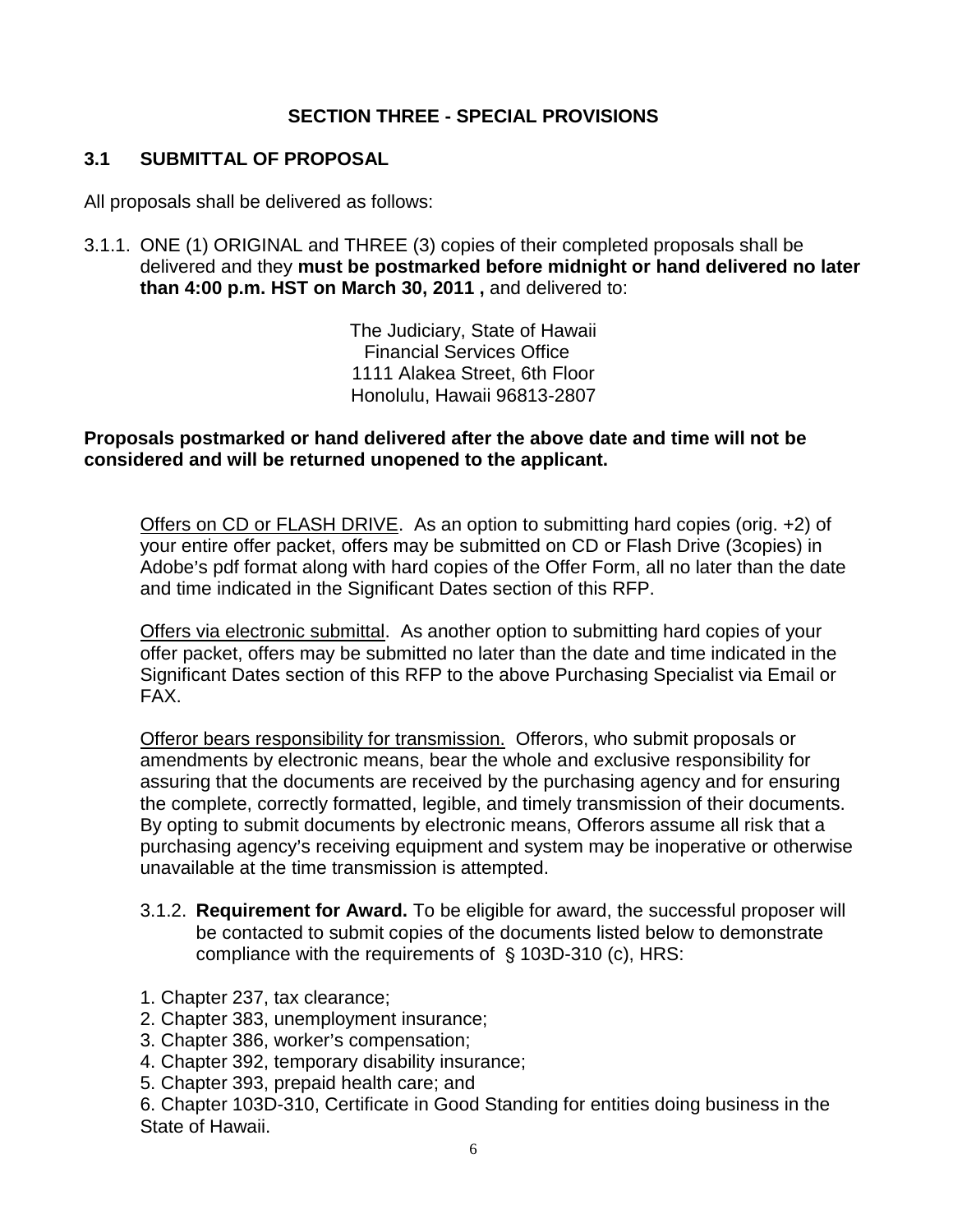The Contractor may choose to use the Hawaii Compliance Express (HCE) which allows businesses to register online through a simple wizard interface at http://vendors.ehawaii.gov to acquire a "Certificate of Vendor Compliance". The HCE provides current compliance status as of the issuance date. In order to meet compliance, the certificate must indicate "COMPLIANT". This certificate shall be accepted for both contracting purposes and final payment. There is an annual fee to the Hawaii Information Consortium, LLC. If the Contractor chooses not to enroll in HCE, paper certificates are required.

B. Timely Submission of all Certificates

The above certificates should be applied for and submitted to the Judiciary upon award of contract. If a valid certificate is not submitted on a timely basis for award of a contract, a contract may not be awarded.

## C. Final Payment Requirements

In addition to a tax clearance certificate, an original CERTIFICATE OF GOOD STANDING for FINAL PAYMENT (SPO Form 22) will be required for final payment. A copy of the form is also available at http://www4.hawaii.gov/StateFormsFiles/form221.pdf

- 3.1.3 The CONTRACTOR shall provide the JUDICIARY with evidence that CONTRACTOR has a professional errors and omission liability insurance policy issued by a company authorized to do business in the State of Hawaii, in the minimum amount of ONE HUNDRED THOUSAND DOLLARS (\$100,000.00) per claim.
- 3.1.4 The proposal(s) shall be submitted to the Judiciary no later than the date and time indicated above in Section 1.2, SIGNIFICANT DATES.
- 3.1.5 Offerors will be contacted by the Family Court for any clarifications of their proposal, any discussions, or for submittal of any best and final offers.
- 3.1.6 Proposals received after the date specified above or at a location other than the location specified above will not be considered at this time for these cases. If there is a need for emergency or additional case coverage during the fiscal year, additional proposals will be accepted for evaluation and qualification. Please note that nonsubmittal of proposals for this RFP will not preclude individual appointment of GAL or Counsel through the current case-by-case selection process established for the balance of court-appointed cases in the Family Courts and Circuit Courts.

## **3.2 EVALUATION CRITERIA**

Proposals will be evaluated by the appropriate evaluation committee within the Family Court, Third Judicial Circuit. The following elements of the proposal will provide the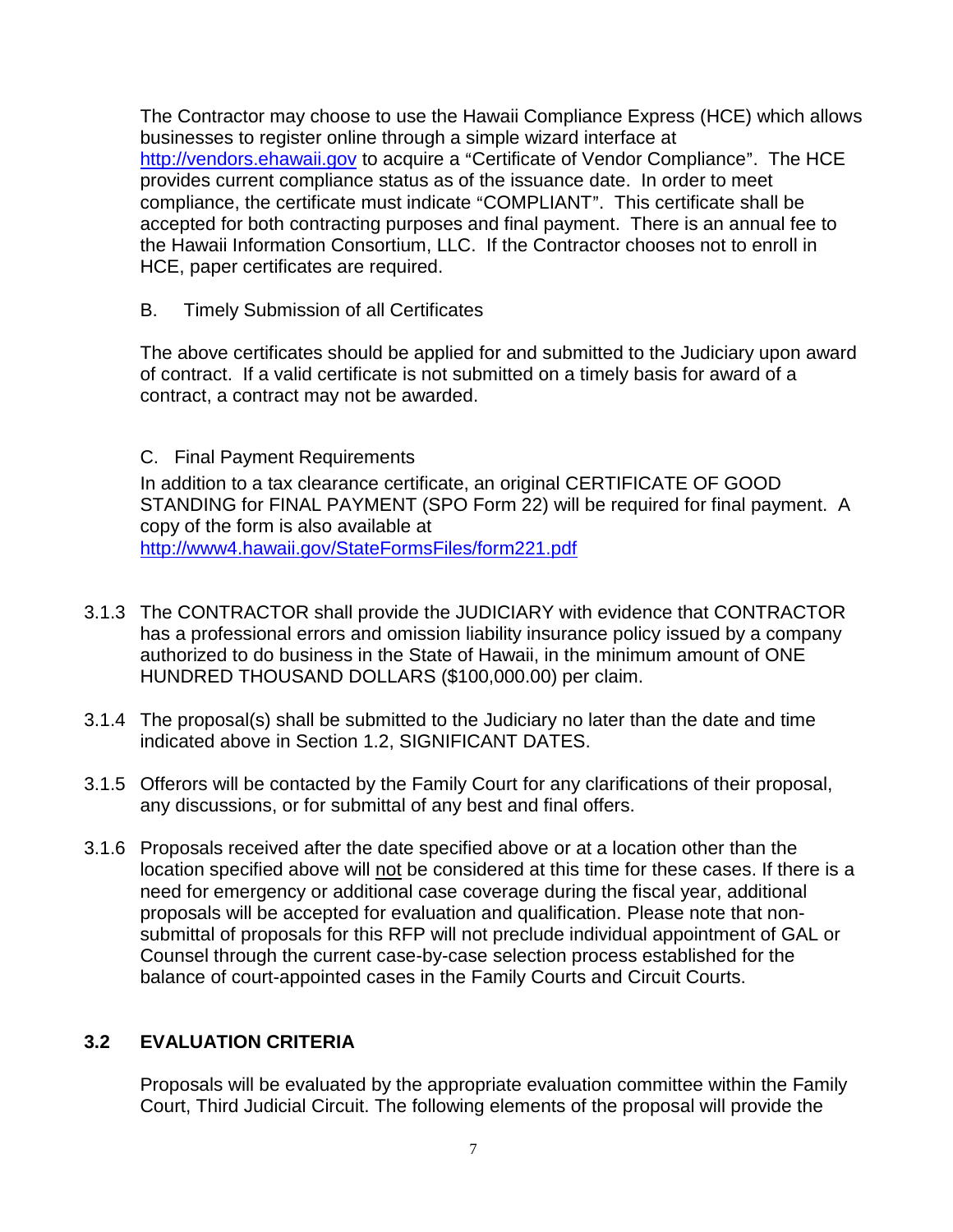rating criteria to be used in determining the award of contracts, not necessarily in order of importance:

a. Qualifications and experience of firms/organizations, or individuals in the fields of Family Law and/or Child Welfare related services.

b. Scope of Services to be provided.

- c. Cost of Services.
- d. Completeness of Proposal.

## **3.3 CONTRACT AWARDS**

Awards will be made to one or more responsible Offerors whose proposals are determined in writing to be the most advantageous to the Judiciary taking into consideration price and the evaluation factors set forth in the request for proposals.

Successful Offerors receiving an award shall be required to enter into a formal written contract. No performance or payment bond is required for this contract.

The Family Court reserves the right to reject any proposals and to waive any defects, when in the Division's opinion, such rejection or waiver is in the best interest of the Judiciary.

## **3.4 CONTRACT EXTENSION**

Unless terminated, the contract may be extended for two (2) additional years from July 1, 2013 through June 30, 2015, past the initial period covered by this RFP. An extension may be made upon mutual agreement in writing at least sixty (60) days prior to expiration of the contract, and provided the compensation rate is lower, remains the same as the previous year's compensation rate, or is negotiated and mutually agreed upon by each party. Should an extension to the contract be made, the Contractor shall be required to submit a current certified Tax Clearance certificate in order to execute a supplement to the contract for the additional extension period. Any extension to the contract is subject to the availability of funds.

#### **3.5 PAYMENT**

3.5.1 Method of Payment.

The Family Court, Third Judicial Circuit, will compensate the Contractor in the following manner:

## **A. GUARDIAN AD LITEM (GAL) CASES**

**1.** Compensation for each **new GAL case** shall be the total sum of **TWO THOUSAND NINE HUNDRED FORTY AND 00/100 DOLLARS (\$2,940.00) for the initial twelve (12) months of service.**

Payment to be made as follows: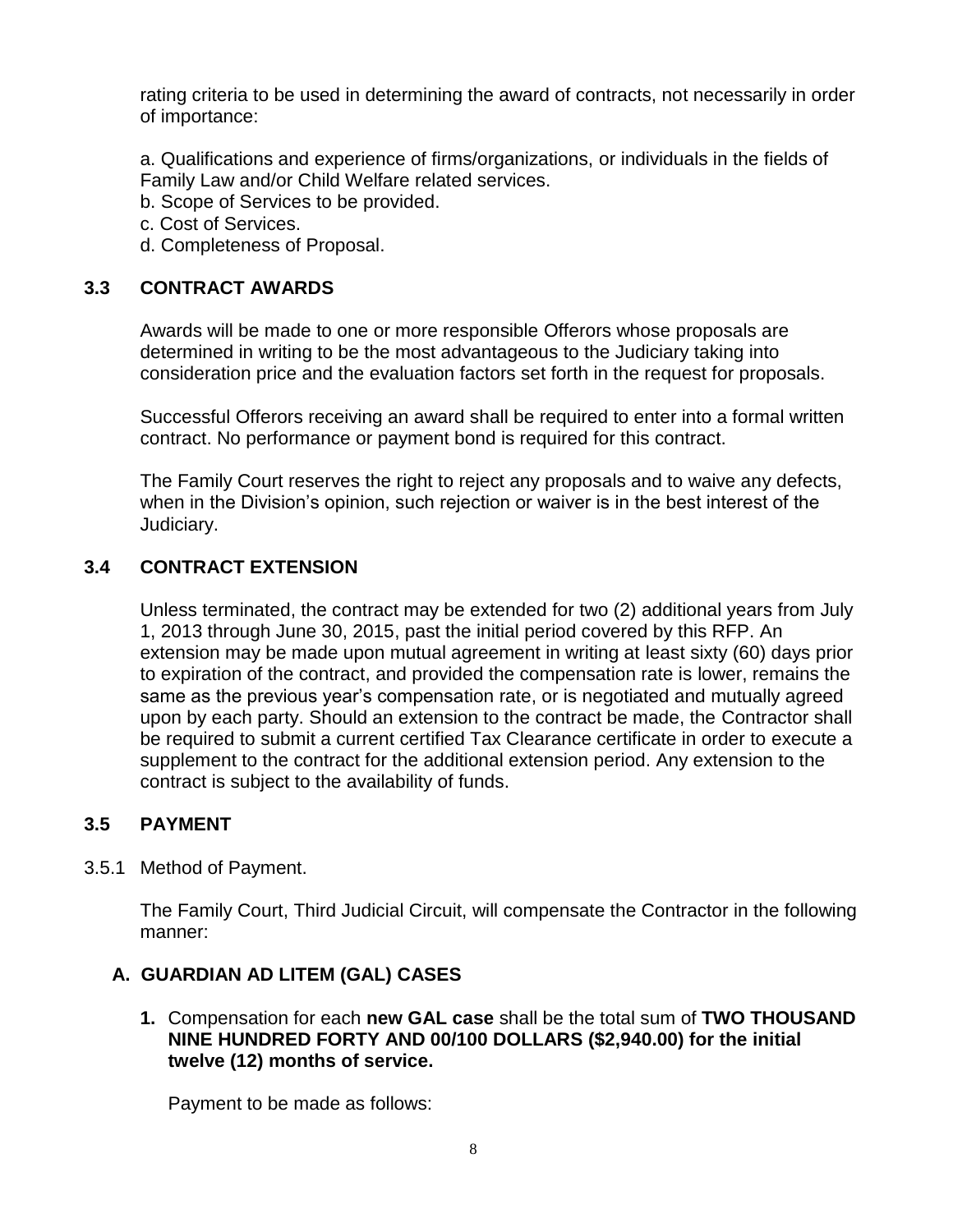The Judiciary shall compensate the GAL attorney at the rate of TWO HUNDRED FORTY FIVE DOLLARS AND 00/100 (\$245.00) for each month, beginning with the month of appointment, through the end of the fiscal year (June 30). The initial invoice shall include a copy of the Order appointing attorney to the case; and reflect the case number(s), name of client(s), the date of appointment, and the total amount due through the end of the fiscal year.

At the beginning of the following fiscal year (July 1), upon receipt of an invoice, the Judiciary shall compensate the GAL attorney at the rate of TWO HUNDRED FORTY FIVE DOLLARS AND 00/100 (\$245.00) per month, through the anniversary date of the appointment to the case; providing that the attorney is still assigned to the case and contracted with the Judiciary. The invoice shall reflect the case number(s), name of client(s), date of appointment, and total amount due through the  $12<sup>th</sup>$  month of appointment.

**2.** Compensation for **First Year Carry over Cases**: Compensation for each active second year GAL case shall be **TWO THOUSAND TWO HUNDRED EIGHTY AND 00/100 DOLLARS (\$2,280.00) for the 13th through 24th months of service.** 

Payment to be made as follows:

At the 13<sup>th</sup> month, upon receipt of an invoice, the Judiciary shall compensate the GAL attorney at the rate of ONE HUNDRED NINETY AND 00/100 DOLLARS (\$190.00) for each month, beginning with the month of appointment, through the end of the fiscal year (June 30), providing that the attorney is still assigned to the case and contracted with the Judiciary. The invoice shall reflect the case number(s), name of client(s), date of appointment, and the total amount due through the end of the fiscal year (June 30).

At the beginning of the following fiscal year (July 1), the Judiciary shall compensate the GAL attorney at the rate of ONE HUNDRED NINETY AND 00/100 DOLLARS (\$190.00) per month, through the  $24<sup>th</sup>$  month of service, providing that the attorney is still assigned to the case and contracted with the Judiciary. The invoice shall reflect the case number(s), name of client(s), date of appointment, and total amount due through the  $24<sup>th</sup>$  month of appointment.

**3.** Compensation for **Second Year Carry over Cases:** Compensation for each active third year GAL case shall be **ONE THOUSAND THREE HUNDRED TWENTY AND 00/100 DOLLARS (\$1,320.00) for the 25th through 36th months** of service.

Payment to be made as follows:

At the  $25<sup>th</sup>$  month, upon receipt of an invoice, the Judiciary shall compensate the GAL attorney at the rate of ONE HUNDRED TEN AND 00/100 DOLLARS (\$110.00) for each month, beginning with the month of appointment, through the end of the fiscal year (June 30), providing that the attorney is still assigned to the case and contracted with the Judiciary. The invoice shall reflect the case number(s), name of client(s), date of appointment, and the total amount due through the end of the fiscal year (June 30).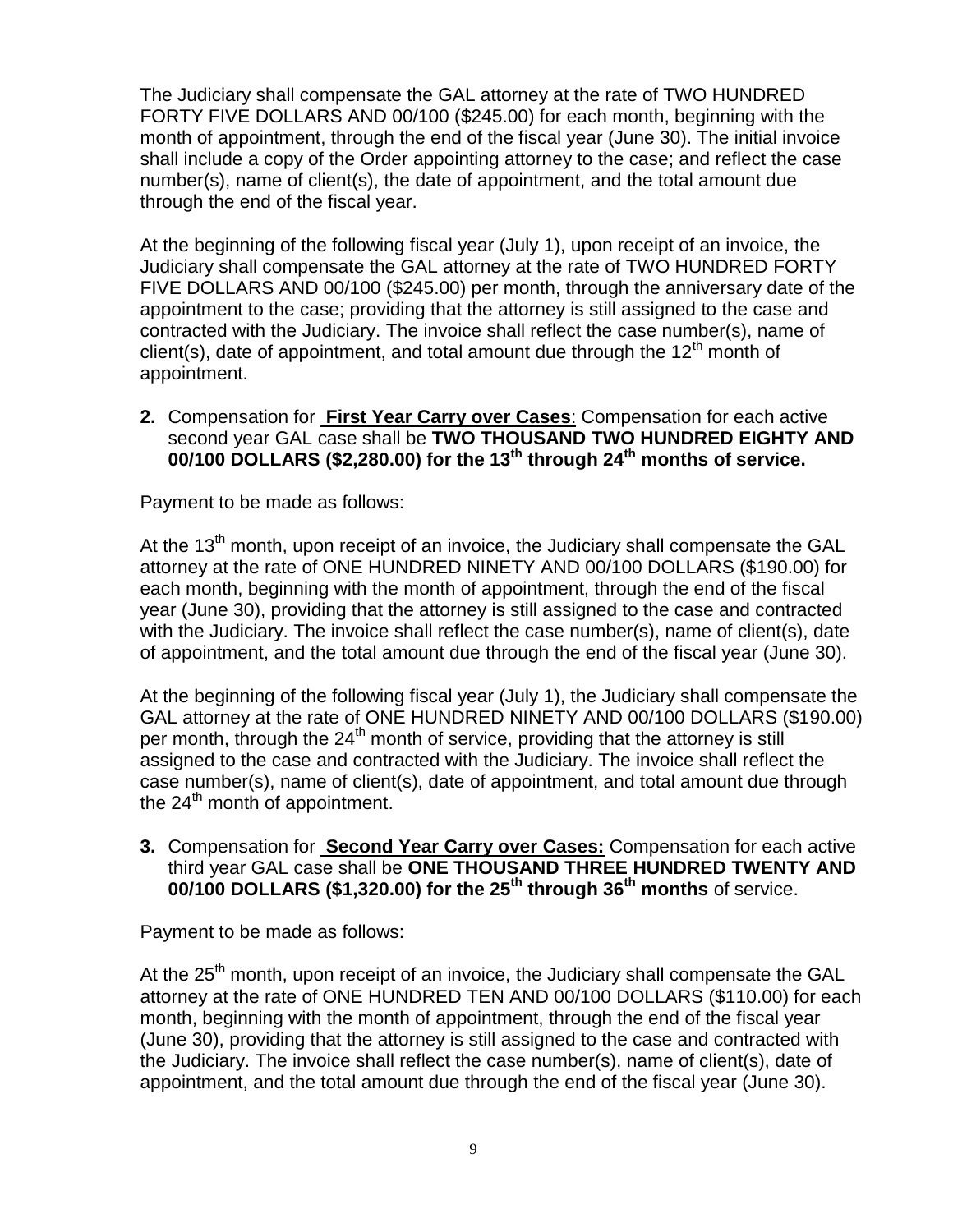At the beginning of the following fiscal year (July 1), the Judiciary shall compensate the GAL attorney at the rate of ONE HUNDRED TEN AND 00/100 DOLLARS (\$110.00) per month, through the  $36<sup>th</sup>$  month of service, providing that the attorney is still assigned to the case and contracted with the Judiciary. The invoice shall reflect the case number(s), name of client(s), date of appointment, and total amount due through the  $36<sup>th</sup>$  month of appointment.

| <b>Month of</b><br><b>Appointment</b> | <b>Number Of Months</b><br><b>To Invoice Through</b><br>June 30 | <b>Balance Number Of Months To</b><br><b>Invoice From July 1 Through</b><br><b>Appointment Date</b> |
|---------------------------------------|-----------------------------------------------------------------|-----------------------------------------------------------------------------------------------------|
| July                                  | $12 \overline{ }$                                               |                                                                                                     |
| August                                | 11                                                              |                                                                                                     |
| September                             | 10                                                              | 2                                                                                                   |
| October                               | 9                                                               | 3                                                                                                   |
| November                              | 8                                                               |                                                                                                     |
| December                              |                                                                 | 5                                                                                                   |
| January                               | 6                                                               | 6                                                                                                   |
| February                              | 5                                                               |                                                                                                     |
| March                                 |                                                                 | 8                                                                                                   |
| April                                 | 3                                                               | 9                                                                                                   |
| May                                   | っ                                                               | 10                                                                                                  |
| June                                  |                                                                 |                                                                                                     |

#### **4. Clarification on Billing Cycles:**

- **5. Third Year Carry Over Cases**: Fourth year GAL cases shall remain with the originally assigned CONTRACTOR with no additional compensation and shall be carried until conclusion.
- **6. COMPENSATION FOR PERMANENT PLAN HEARINGS DURING FOURTH YEAR:** Guardians Ad Litem shall be compensated in the amount of TWO HUNDRED FIFTY AND NO/100 DOLLARS (\$250.00) per day not to exceed two days or FIVE HUNDRED AND NO/100 (\$500.00) for Permanent Plan Hearings during the fourth year.

## **B. LEGAL COUNSEL CASES**

**1.** Compensation for each **new LEGAL COUNSEL case** shall be the total sum of **TWO THOUSAND FOUR HUNDRED AND 00/100 DOLLARS (\$2,400.00) for the initial twelve (12) months of service.**

Payment to be made as follows:

The Judiciary shall compensate the GAL attorney at the rate of TWO HUNDRED DOLLARS AND 00/100 (\$200.00) for each month, beginning with the month of appointment, through the end of the fiscal year (June 30). The initial invoice shall include a copy of Order appointing the attorney to the case and reflect the case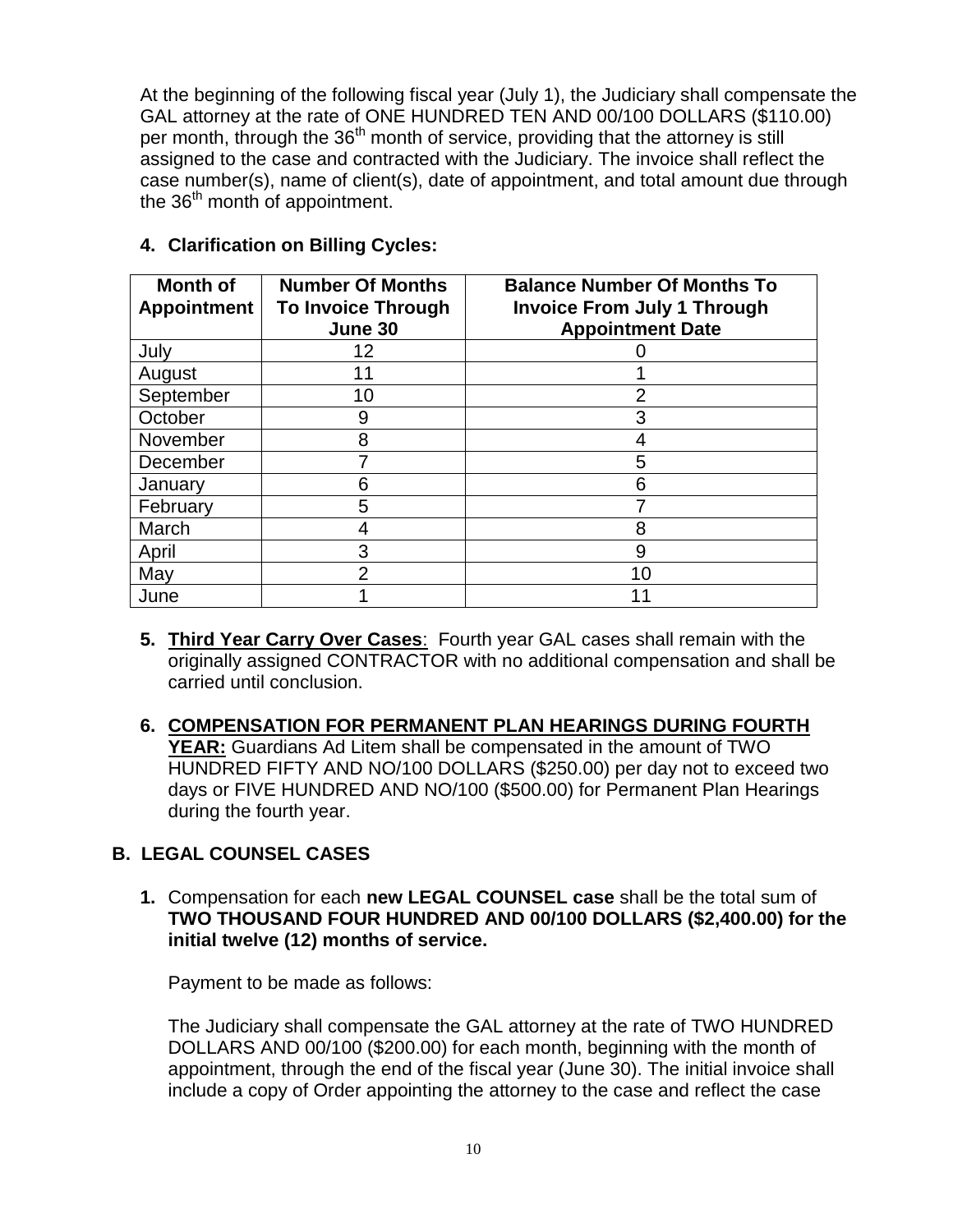number(s), name of client(s), date of appointment, and the total amount due through the end of the fiscal year.

At the beginning of the following fiscal year (July 1), upon receipt of an invoice, the Judiciary shall compensate the GAL attorney at the rate of TWO HUNDRED DOLLARS AND 00/100 (\$200.00) per month, through the anniversary date of the appointment to the case; providing that the attorney is still assigned to the case and contracted with the Judiciary. The invoice shall reflect the case number(s), name of client(s), date of appointment, and total amount due through the 12<sup>th</sup> month of appointment.

**2.** Compensation for **First Year Carry over Cases**: Compensation for each active Second Year Legal Counsel case shall be **ONE THOUSAND SIX HUNDRED TWENTY AND 00/100 DOLLARS (\$1,620.00) for the 13th through 24th months of service.** 

Payment to be made as follows:

At the 13<sup>th</sup> month, upon receipt of an invoice, the Judiciary shall compensate the Legal Counsel attorney at the rate of ONE HUNDRED THIRTY FIVE AND 00/100 DOLLARS (\$135.00) for each month, beginning with the month of appointment, through the end of the fiscal year (June 30), providing that the attorney is still assigned to the case and contracted with the Judiciary. The invoice shall reflect the case number(s), name of client(s), date of appointment, and the total amount due through the end of the fiscal year (June 30).

At the beginning of the following fiscal year (July 1), upon receipt of an invoice, the Judiciary shall compensate the Legal Counsel attorney at the rate of ONE HUNDRED THIRTY FIVE AND 00/100 DOLLARS (\$135.00) per month, through the  $24<sup>th</sup>$  month of service, providing that the attorney is still assigned to the case and contracted with the Judiciary. The invoice shall reflect the case number(s), name of client(s), date of appointment, and total amount due through the  $24<sup>th</sup>$  month of appointment.

**3.** Compensation for **Second Year Carry over Cases:** Compensation for each active Third Year Legal Counsel case shall be **NINE HUNDRED AND 00/100 DOLLARS (\$900.00) for the 25th through 36th months** of service.

Payment to be made as follows:

At the  $25<sup>th</sup>$  month, upon receipt of an invoice, the Judiciary shall compensate the Legal Counsel attorney at the rate of SEVENTY FIVE AND 00/100 DOLLARS (\$75.00) for each month, beginning with the month of appointment, through the end of the fiscal year (June 30), providing that the attorney is still assigned to the case and contracted with the Judiciary. The invoice shall reflect the case number(s), name of client(s), date of appointment, and the total amount due through the end of the fiscal year (June 30).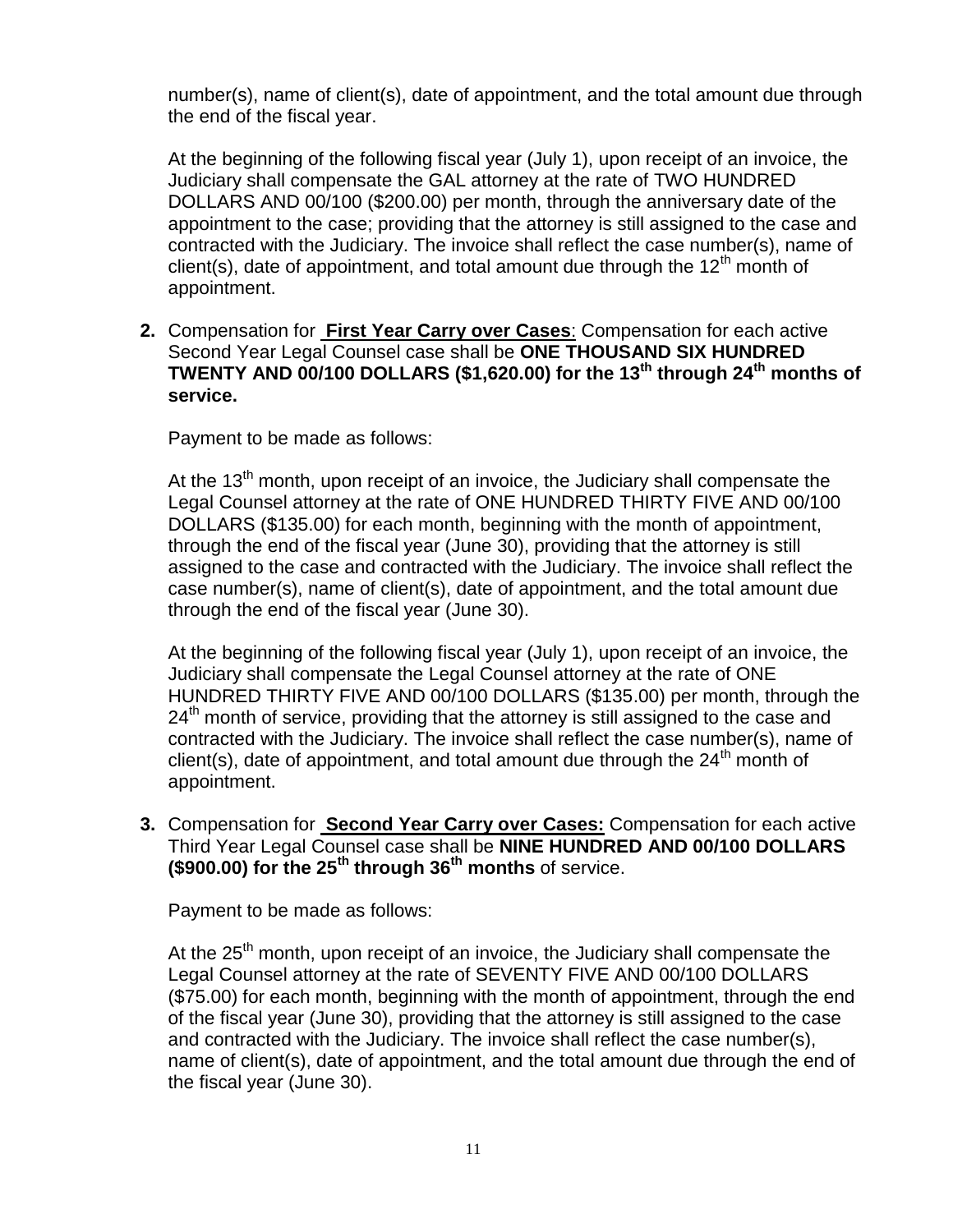At the beginning of the following fiscal year (July 1), the Judiciary shall compensate the Legal Counsel attorney at the rate of SEVENTY FIVE AND 00/100 DOLLARS  $(\$75.00)$  per month, through the  $36<sup>th</sup>$  month of service, providing that the attorney is still assigned to the case and contracted with the Judiciary. The invoice shall reflect the case number(s), name of client(s), date of appointment, and total amount due through the  $36<sup>th</sup>$  month of appointment.

| Month of<br><b>Appointment</b> | <b>Number Of</b><br><b>Months To Invoice</b><br><b>Through June 30</b> | <b>Balance Number Of Months To</b><br><b>Invoice From July 1 Through</b><br><b>Appointment Date</b> |  |
|--------------------------------|------------------------------------------------------------------------|-----------------------------------------------------------------------------------------------------|--|
| July                           | 12                                                                     |                                                                                                     |  |
| August                         |                                                                        |                                                                                                     |  |
| September                      | 10                                                                     | 2                                                                                                   |  |
| October                        | 9                                                                      | 3                                                                                                   |  |
| November                       | 8                                                                      | 4                                                                                                   |  |
| December                       | 7                                                                      | 5                                                                                                   |  |
| January                        | 6                                                                      | 6                                                                                                   |  |
| February                       | 5                                                                      |                                                                                                     |  |
| March                          | 4                                                                      | 8                                                                                                   |  |
| April                          | 3                                                                      | 9                                                                                                   |  |
| May                            | 2                                                                      | 10                                                                                                  |  |
| June                           |                                                                        |                                                                                                     |  |

#### **4. Clarification on Billing Cycles:**

- **5. Third Year Carry Over Cases:** Fourth year Legal Counsel Cases shall remain with the originally assigned CONTRACTOR with no additional compensation and shall be carried until conclusion.
- **6. COMPENSATION FOR PERMANENT PLAN HEARINGS DURING FOURTH YEAR:** Legal Counsel Cases shall be compensated in the amount of TWO HUNDRED FIFTY AND NO/100 DOLLARS (\$250.00) per day not to exceed two days or FIVE HUNDRED AND NO/100 (\$500.00) for Permanent Plan Hearings during the fourth year.
- **C. RELATED CASES:** In the event that the CONTRACTOR is assigned to represent the same client in different case numbers within a one-year period, and the Court determines that the cases are related, the JUDICIARY shall compensate the CONTRACTOR for one case only under this contract.

Compensation shall be based upon the date of assignment of the earliest case in time; provided, however that the JUDICIARY may adjust the compensation based upon equitable considerations.

- **D.** Effective July 1, 2011, all cases assigned during prior contract years shall be subject to the above payment schedule.
- **E.** All proposals shall include all applicable taxes.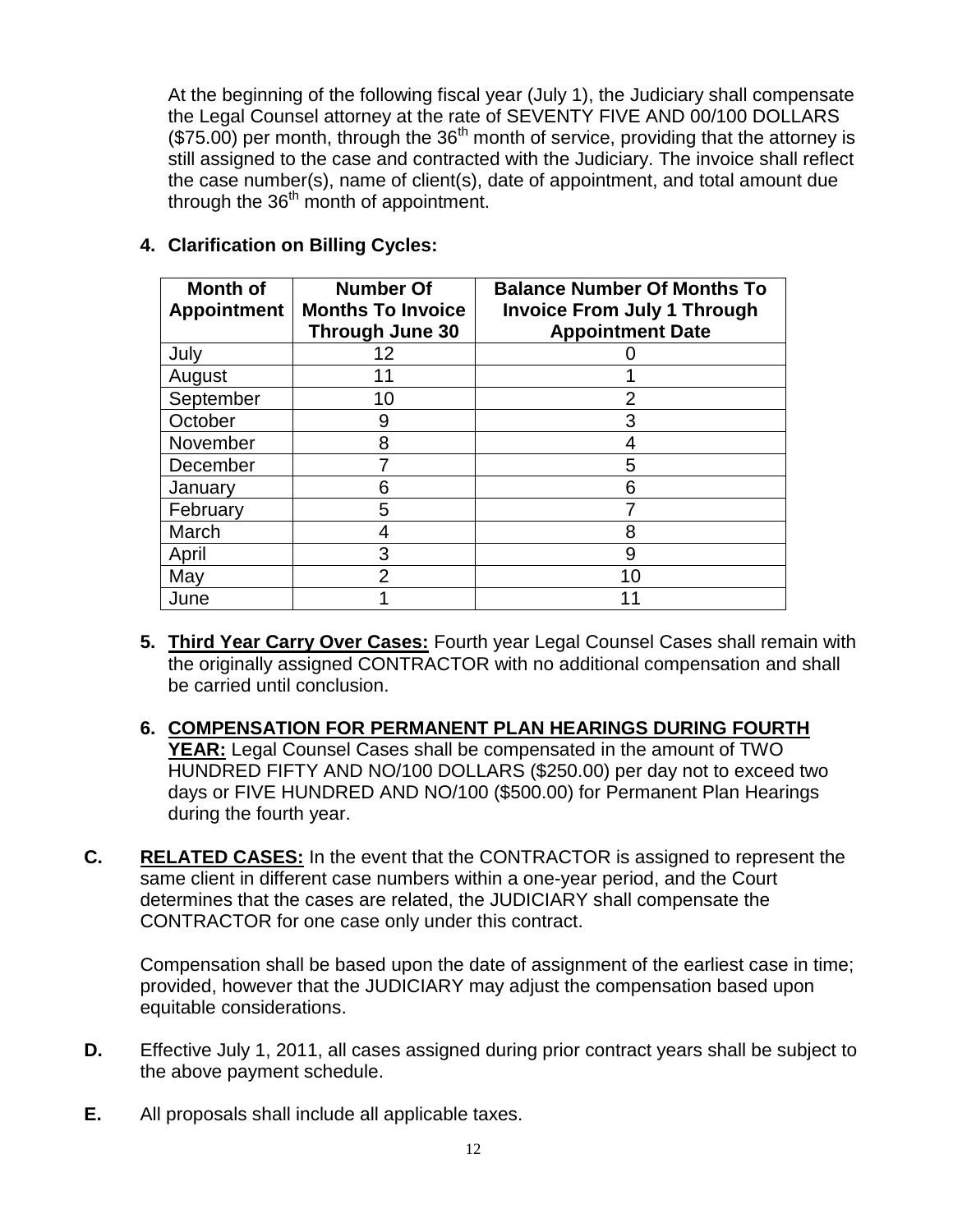- **F.** In the event of an appeal in any new and/or carryover case, the CONTRACTOR shall continue providing services throughout the period of appeal, unless discharged by the Court.
- **G.** Each payment is contingent upon presentation of a written invoice from the CONTRACTOR, one invoice per case, describing the work performed and stating that the work will be performed in accordance with the terms of the Agreement and that the CONTRACTOR is entitled to be paid. Invoices shall be submitted by the twentieth  $(20<sup>th</sup>)$  day of the month following the month for which payment is being requested. Each invoice shall be approved by the Administrative Director of the Courts or a designee.
- **H.** Final payment shall be made only after submission by the CONTRACTOR of a Tax Clearance issued by the Hawaii Sate Department of Taxation and the Internal Revenue Service showing that all delinquent taxes levied or accruing under State statutes have been paid in accordance with Section 103-53, Hawaii Revised Statutes.

#### 3.5.2 Termination for Lack of Funds.

Pursuant to Section 1030-39, Hawaii Revised Statutes, except in certain instances, no contract entered into between the Judiciary and the Contractor shall be binding or of any force unless the Judiciary's Financial Services Administrator certifies that there is an available unexpended appropriation or balance of an appropriation over and above all outstanding contracts sufficient to cover the amount required by the contract.

If the contract calls for performance or payment in more than one fiscal year, the fiscal year being July 1 to June 30, the Judiciary Fiscal and Support Services Administrator is permitted to certify only that portion of the total funds required for the contract that is available since funds may not be allocated to satisfy the Judiciary's obligations for periodic payments in future fiscal periods. In such an event, the Judiciary will not be obligated to pay the net remainder of the agreed to consecutive periodic payments remaining unpaid beyond the end of the current fiscal year, and availability of funds in excess of the amount certified as available shall be contingent upon future appropriations.

All contracts partially funded shall be enforceable only to the extent to which funds have been certified as available. The Judiciary agrees to notify the Contractor of such non-allocation at the earliest possible time. No penalty shall accrue to the Judiciary in the event this provision shall be exercised. This provision shall not be construed so as to permit the Judiciary to terminate the contract in order to acquire similar services from a third party.

#### **3.6 PROFESSIONAL ERRORS AND OMISSIONS**

CONTRACTOR understands that CONTRACTOR is subject to liability, under applicable law, for any professional errors and omission which may occur in connection with the performance of service in connection to this Agreement.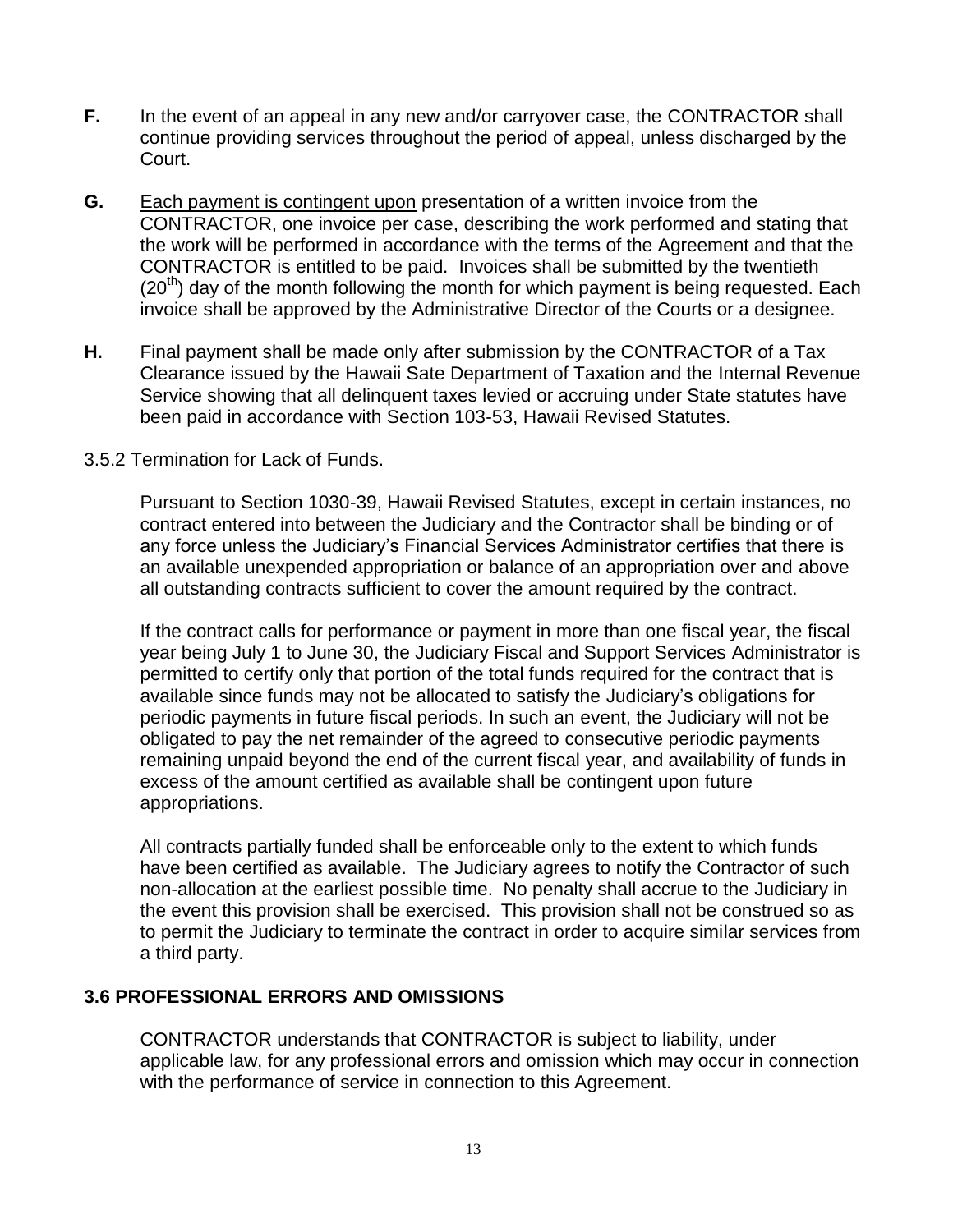CONTRACTOR shall obtain and keep in force throughout the period of this agreement, or any extension of service, a professional errors and omission liability insurance policy issued by a company authorized to do business in the State of Hawaii, in the minimum amount of ONE HUNDRED THOUSAND DOLLARS (\$100,000.00) per claim. CONTRACTOR shall furnish JUDICIARY with evidence that CONTRACTOR maintains such insurance.

#### **END OF SECTION**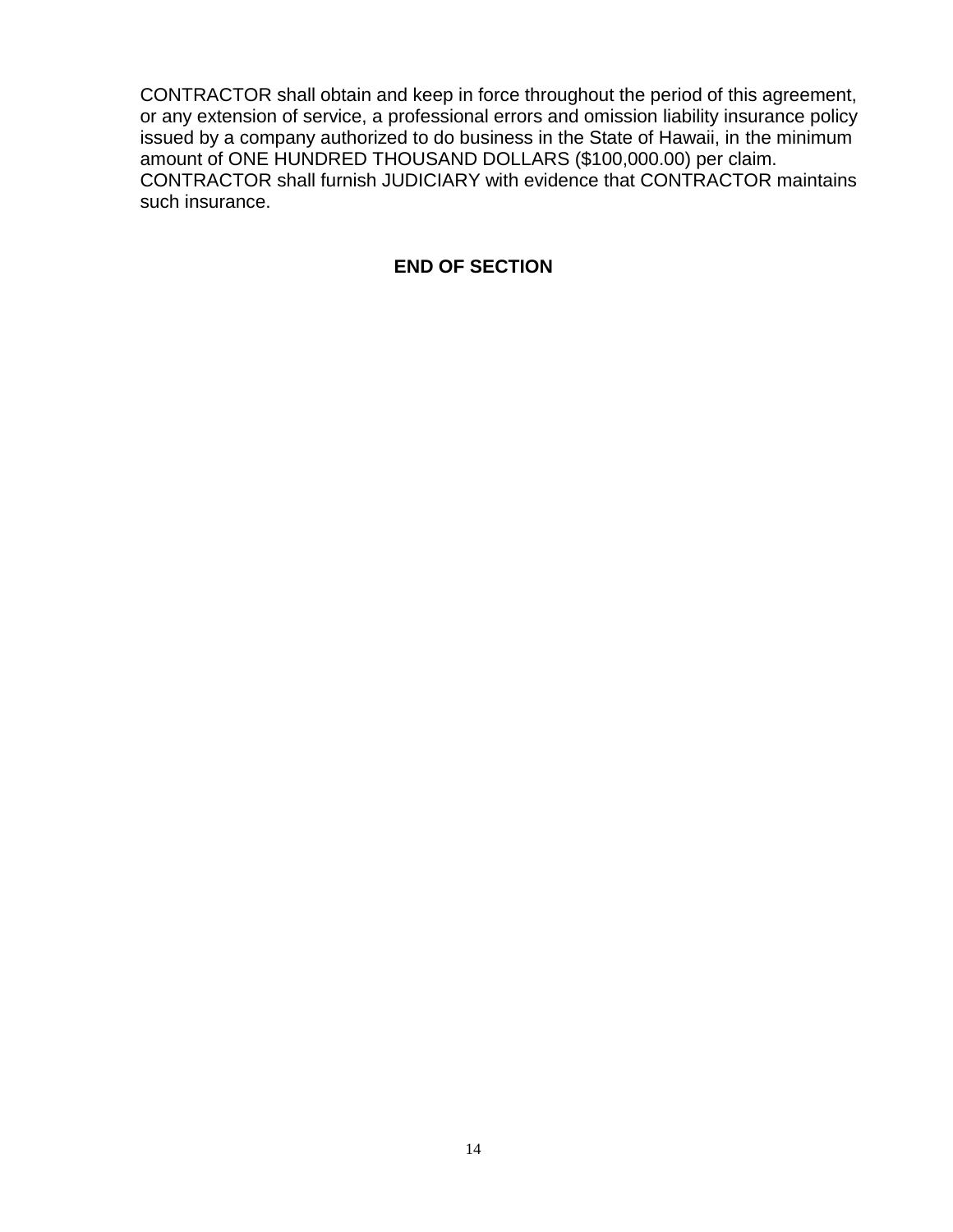## **SECTION FOUR – PROPOSAL**

Please provide us with the following information on the APPLICATION FORM and on separate attachments.

## **4.1 APPLICATION FORM (See ATTACHMENT: STATEMENT OF QUALIFICATIONS AND EXPRESSION OF INTEREST)**

Offeror shall complete the "STATEMENT OF QUALIFICATIONS AND EXPRESSION OF INTEREST" and attach any additional sheets. The application form requests the following information:

- a) General Information
- b) Professional Firm/Agency Affiliation(s)
- c) Education
- d) Jurisdiction Admitted to Practice (For Legal Counsel)
- e) Specialized Training/Continuing Education Completed or Attending
- f) Licenses or certifications obtained
- g) Types and Number of Cases per Fiscal Year
- h) Written narrative on role of GAL and/or Legal Counsel. (Not to exceed one page.)
- I) Three (3) references
- j) Current and valid driver's license

## **4.2 DESCRIPTION OF FIRM**

The Offeror's organization background, staff, and work, previously conducted as outlined below:

- 4.2.1 Background
- a. Describe the nature of services provided by the Offeror/firm's organization.
- b. Describe the Offeror/firm's organization and how it manages the operation of its work.
- 4.2.2 Staff

Give the total number of full-time staff (if any) currently employed by the company in Hawaii by categories (services, professional, and other classifications, and office).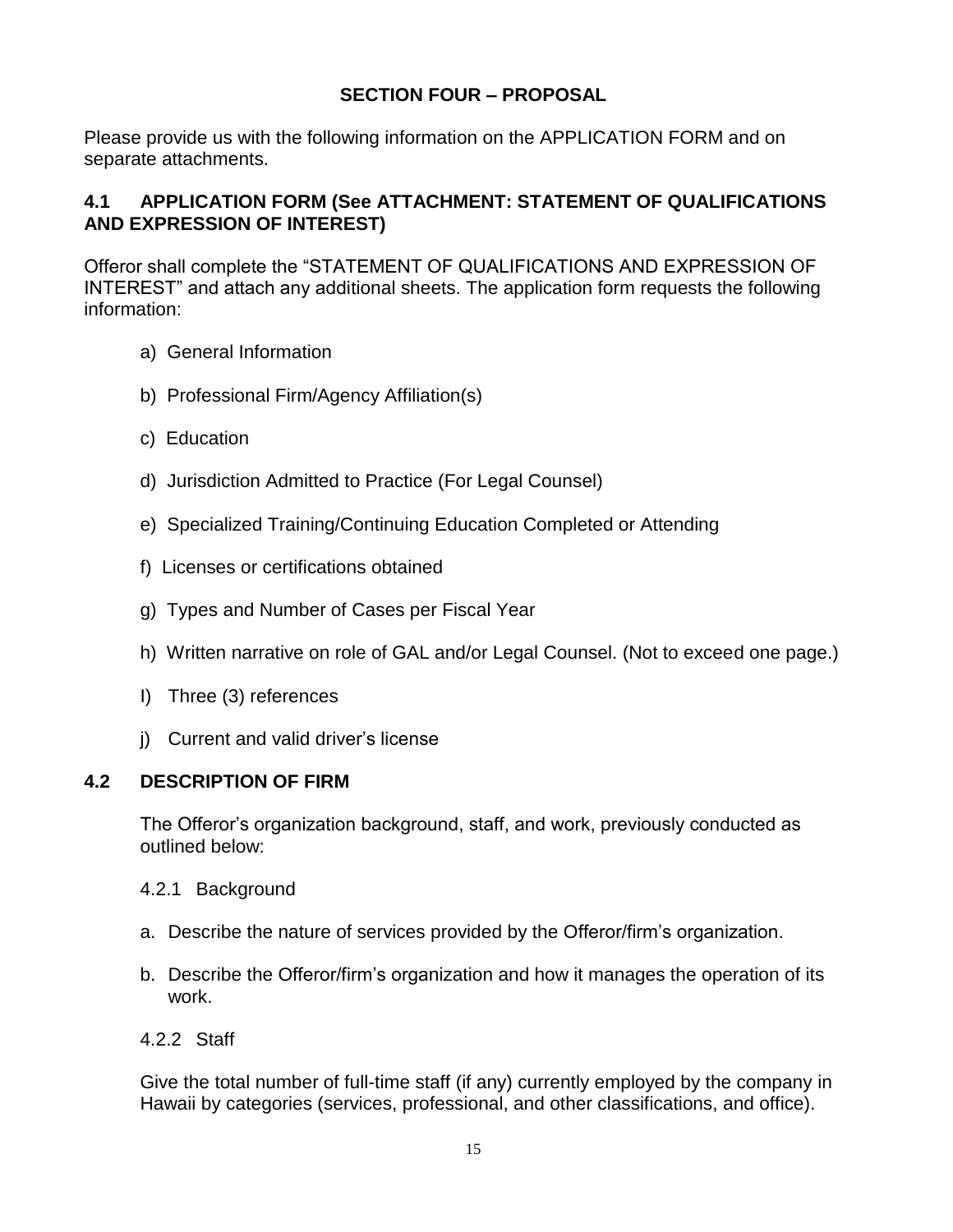#### 4.2.3 Previous Work

- a) Describe any work done which is similar or related to the work these specifications. Offeror shall disclose any potential conflict of interest which may affect the project. If there can be construed to be a potential conflict of interest, Offerors shall indicate how it will be addressed to insure the independence of this project.
- b) If Offeror has been reprimanded or sanctioned on any case or by any professional organization (including Office of Disciplinary Counsel), please list case name and explain circumstances of case.

## **4.3. RESOURCES TO BE USED**

List the resources that the Offeror intends to commit to the work, including the names and qualifications of the company's personnel (if any), the scope of the work contemplated for and the amount of time to be devoted to each of the firm's personnel. Offeror may not subcontract, hire or retain other personnel or practitioners to perform the work without the express written consent of the Judiciary. All new personnel must sign the consent noted in Section 2.5.1 in order to enable the Judiciary to evaluate the Offerors proposal.

#### **4.4 COST OF WORK**

Proposals shall include breakdown of expenditures budgeted for this project and shall include all applicable taxes. All estimates are calculated on an annual basis.

Proposals are requested for the performance of all services listed under Section Two – Scope of Work. Offerors should consider that they will be assigned a variety of cases ranging from simple to complex. In all cases, Offerors are only entitled to receive reasonable compensation for necessary expenses as noted under Section Three - Special Provisions, 3.5 Payment.

## **END OF SECTION**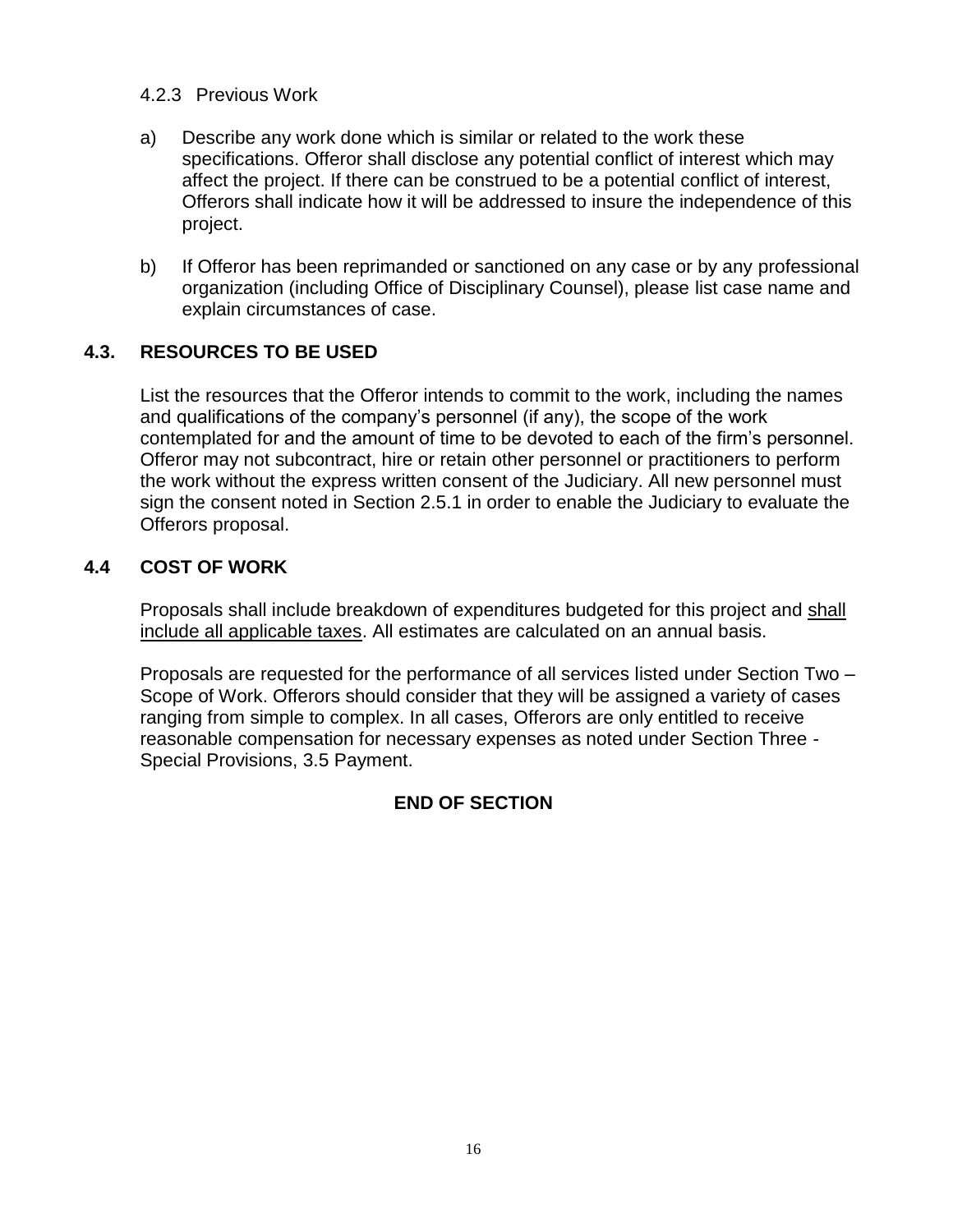#### **THE JUDICIARY, STATE OF HAWAII FAMILY COURT, THIRD JUDICIAL CIRCUIT REQUEST FOR PROPOSAL NO. J12003**

#### **STATEMENT OF QUALIFICATIONS AND EXPRESSION OF INTEREST FISCAL YEAR 2011-2013**

Please answer all questions. Omission of an item may delay the evaluation of your application or may preclude you from being included in the Judiciary's list of qualified contracted providers.

#### **1. GENERAL INFORMATION**

| LAST NAME                              | <b>FIRST</b> | <b>MIDDLE</b> | <b>OTHER NAMES USED</b>  |          |
|----------------------------------------|--------------|---------------|--------------------------|----------|
| <b>BUSINESS ADDRESS</b><br><b>CITY</b> | <b>STATE</b> | ZIP CODE      | TELEPHONE NO.<br>FAX NO. | CELL NO. |
|                                        |              |               | e-mail ADDRESS           |          |

#### **2. PROFESSIONAL AFFILIATION(S) and LICENSING CERTIFICATIONS (Please submit verification of license certification)**

| NAME AND LOCATION (CITY, STATE) OF PROFESSIONAL<br>FIRM/AGENCY AND/OR LICENSING CERTIFICATIONS | <b>FROM</b> | TO(PRESENT) |
|------------------------------------------------------------------------------------------------|-------------|-------------|
|                                                                                                |             |             |
|                                                                                                |             |             |
|                                                                                                |             |             |
|                                                                                                |             |             |
|                                                                                                |             |             |
|                                                                                                |             |             |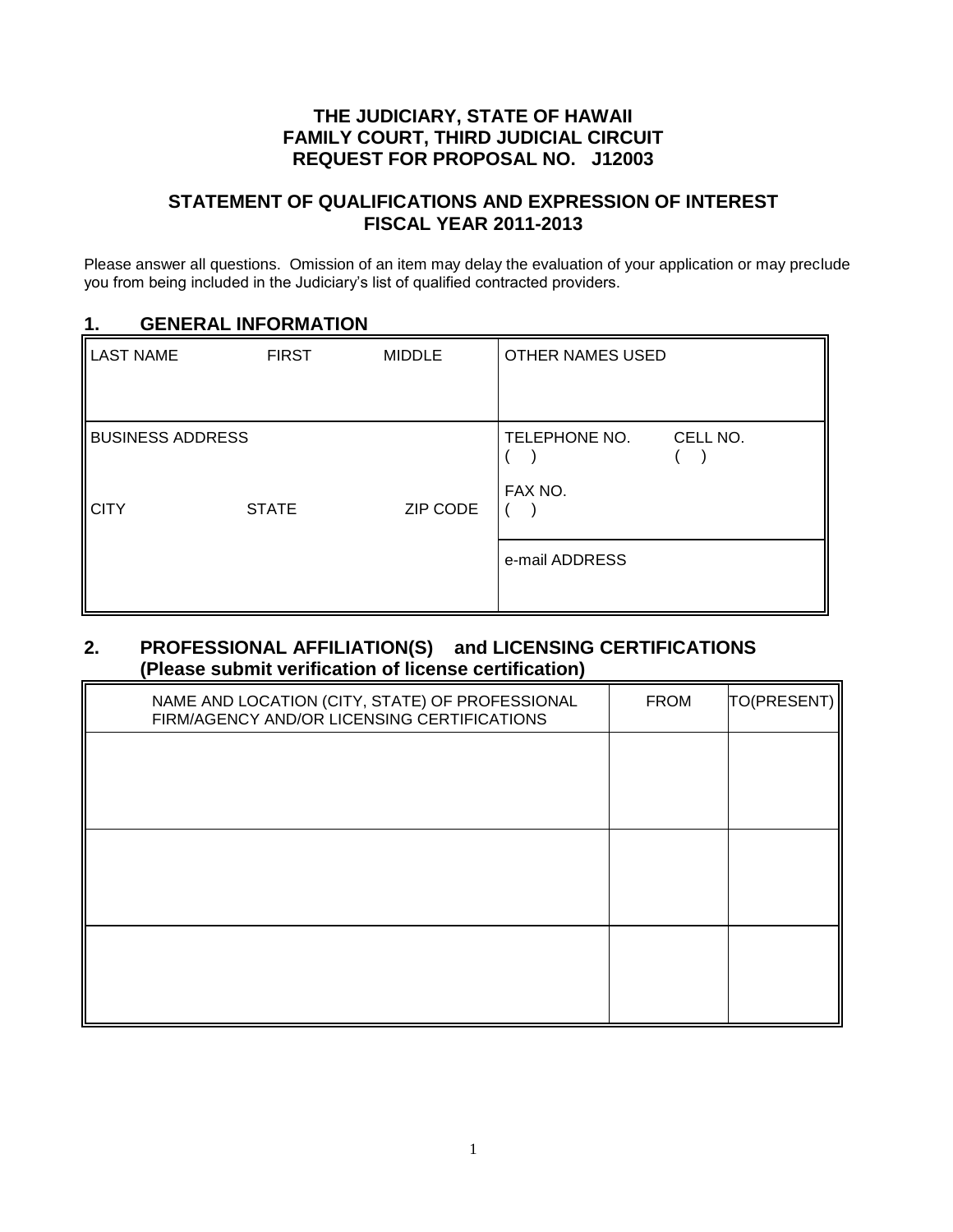## **3. EDUCATION – Please submit verification of Degree(s) received (Use additional sheets of paper to complete this section as needed)**

| NAME OF SCHOOL | LOCATION (CITY, STATE) | <b>DEGREE</b><br><b>RECEIVED</b> |
|----------------|------------------------|----------------------------------|
|                |                        |                                  |
|                |                        |                                  |
|                |                        |                                  |
|                |                        |                                  |
|                |                        |                                  |
|                |                        |                                  |

# **4. JURISDICTION ADMITTED TO PRACTICE (FOR LEGAL COUNSEL)**

| <b>JURISDICTION</b> | DATE ADMITTED |
|---------------------|---------------|
|                     |               |
|                     |               |
|                     |               |
|                     |               |
|                     |               |

#### **5. SPECIALIZED TRAINING/CONTINUING EDUCATION COMPLETED OR ATTENDING:**

| TRAINING/EDUCATION | <b>DATES</b> |
|--------------------|--------------|
|                    |              |
|                    |              |
|                    |              |
|                    |              |
|                    |              |
|                    |              |
|                    |              |
|                    |              |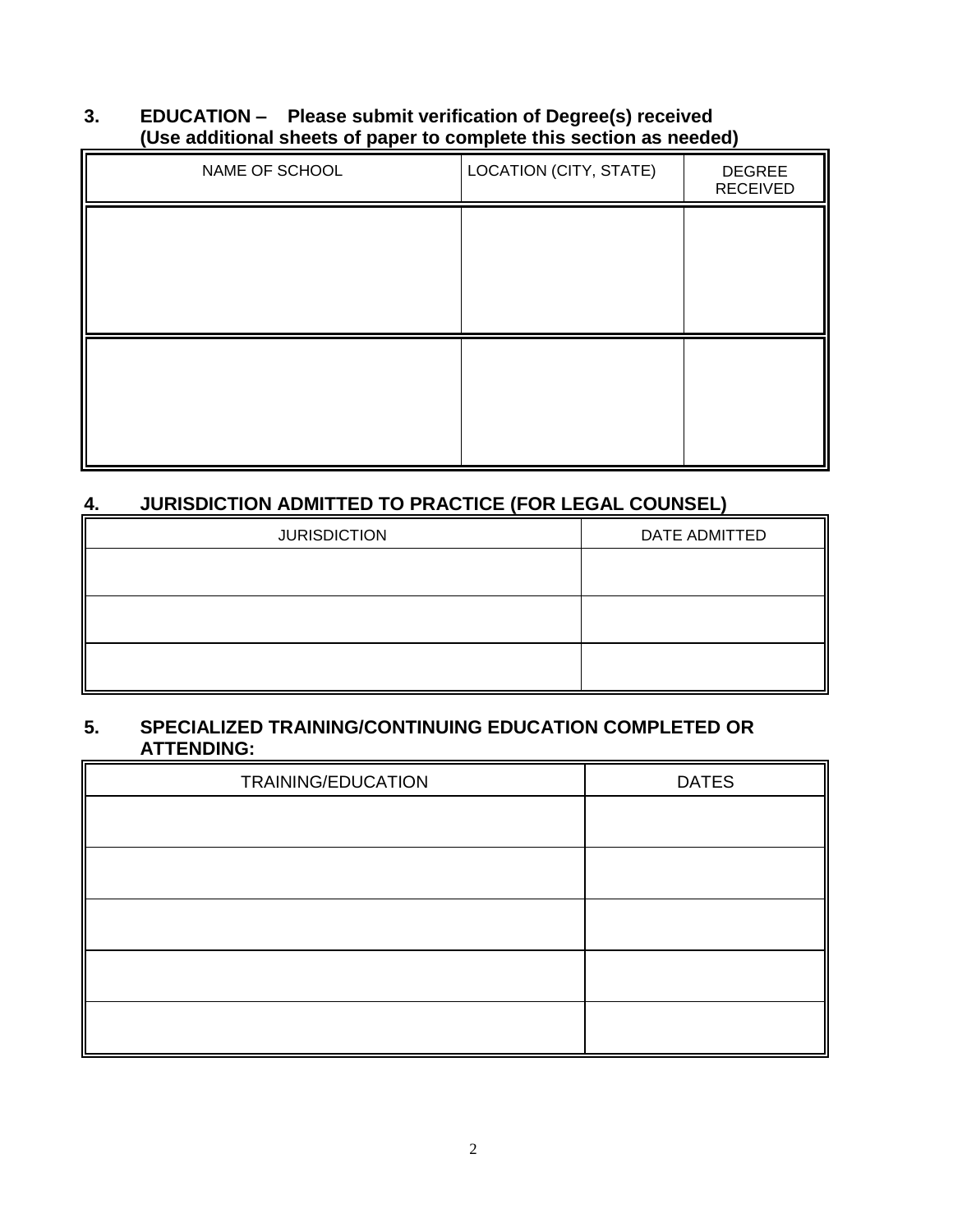#### **6. REFERENCES**

| Name | <b>Contact Address and Phone Number</b> | Relationship |
|------|-----------------------------------------|--------------|
|      |                                         |              |
|      |                                         |              |
|      |                                         |              |
|      |                                         |              |
|      |                                         |              |
|      |                                         |              |
|      |                                         |              |
|      |                                         |              |
|      |                                         |              |
|      |                                         |              |
|      |                                         |              |

## **7. REQUEST**

| <b>TYPE OF APPOINTMENT GAL Legal Counsel</b> | NUMBER OF CASES PER FY<br>New & Carryover cases |                   |
|----------------------------------------------|-------------------------------------------------|-------------------|
|                                              | <b>New</b>                                      | <b>Carry Over</b> |
| <b>GAL</b>                                   |                                                 |                   |
| Legal Counsel                                |                                                 |                   |

#### **8. NAME THREE (3) ABUSE/NEGLECT CATEGORIES OF PRACTICE IN WHICH YOU CONSIDER YOURSELF PROFICIENT AND FOR WHICH YOU WISH TO BE CONSIDERED:**

## **ON SEPARATE SHEETS OF PAPER, FOR EACH AREA OF PRACTICE LISTED IN ITEM 8, ESTIMATE THE TOTAL NUMBER OF CASES OR MATTERS HANDLED; INCLUDE**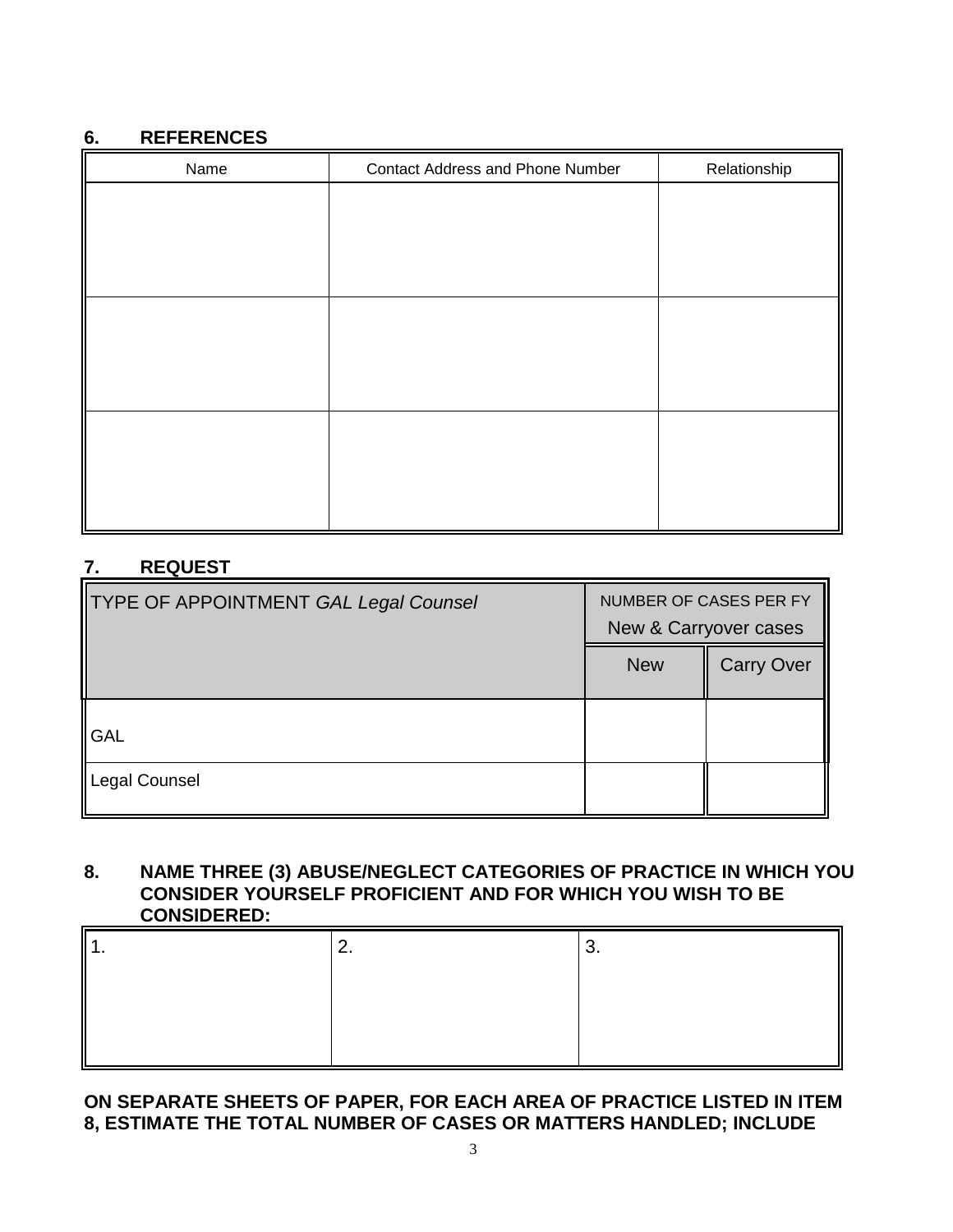**TIME PERIOD; PROVIDE A REPRESENTATIVE SAMPLE IN THIS AREA, I.E. SAMPLE OF GAL REPORT, FOR COUNSEL, SAMPLE OF LEGAL DOCUMENTS PREPARED ON BEHALF OF PARENTS.**

## **9. PROVIDE A WRITTEN NARRATIVE OF THE ROLE OF A GAL AND/OR LEGAL COUNSEL. (NOT TO EXCEED ONE PAGE.)**

CERTIFICATION BY APPLICANT

I HEREBY CERTIFY THAT ALL STATEMENTS IN THIS APPLICATION, INCLUDING ATTACHMENTS, ARE TRUE AND CORRECT TO THE BEST OF MY KNOWLEDGE.

SIGNATURE OF APPLICANT **EXECUTE ASSESSMENT CONTRACT CONTRACT CONTRACT CONTRACT CONTRACT CONTRACT CONTRACT CONTROL** 

**THE COMPLETED STATEMENT OF QUALIFICATIONS AND EXPRESSION OF INTEREST FORM, CONSENT TO THE DISCLOSURE OF CONFIDENTIAL INFORMATION FORM, AND ALL OTHER REQUIRED DOCUMENTS MUST BE SUBMITTED TO THE JUDICIARY AT THE ADDRESS AND BY THE DATE AND TIME DESIGNATED IN THE REQUEST FOR PROPOSALS.**

 $\_$  , and the set of the set of the set of the set of the set of the set of the set of the set of the set of the set of the set of the set of the set of the set of the set of the set of the set of the set of the set of th

GAL Form 2008